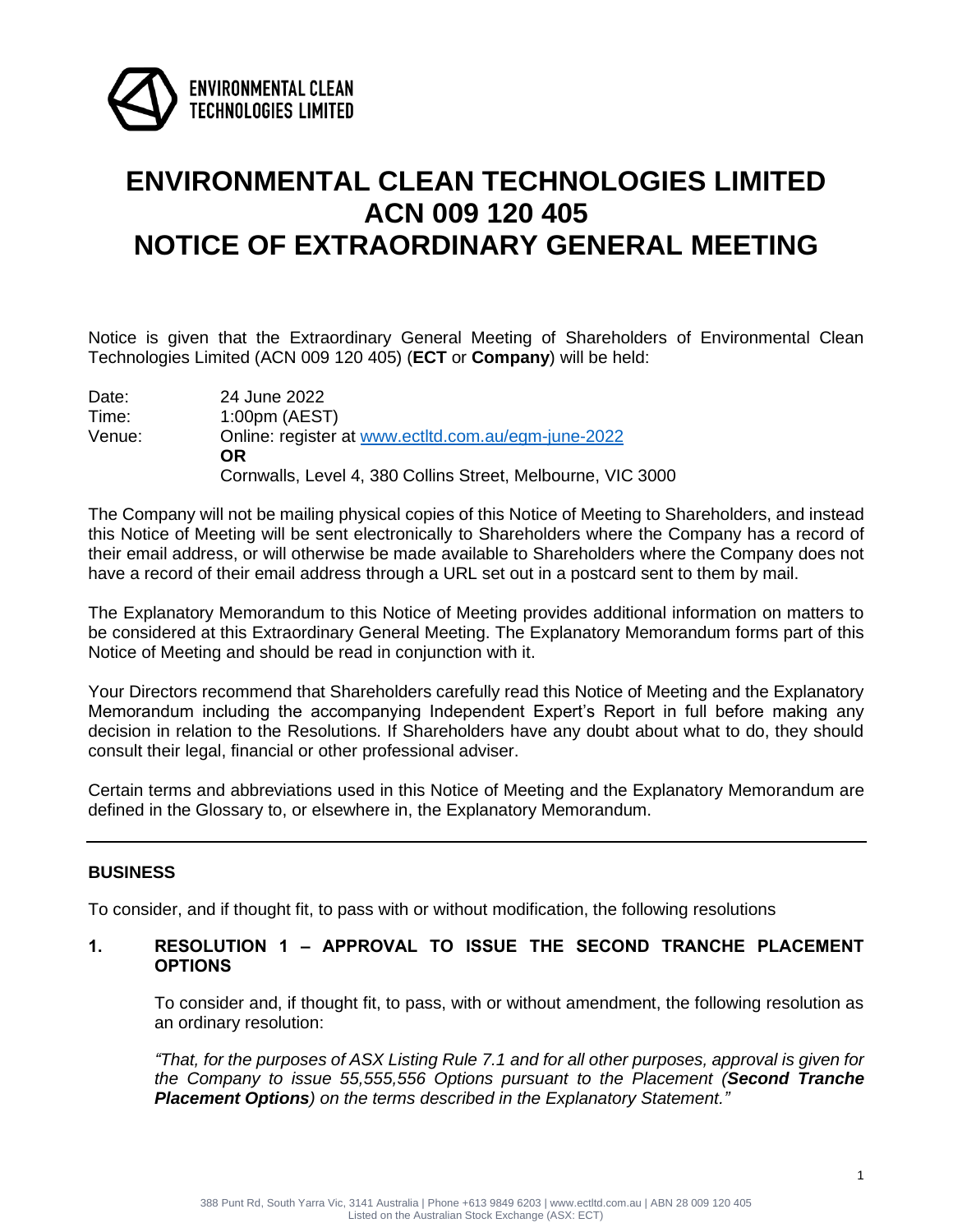

#### **Voting Exclusion Statement**

In accordance with Listing Rule 14.11, the Company will disregard votes in favour of this resolution by a person who is expected to participate in the issue and any person who will obtain a material benefit as a result of the issue (except a benefit solely in the capacity of a holder of ordinary securities) or an associate of any of them.

However, this does not apply to a vote cast in favour of the Resolution by:

- (a) a person as a proxy or attorney for a person who is entitled to vote on the Resolution, in accordance with the directions given to the proxy or attorney to vote on the Resolution in that way; or
- (b) the Chairman as proxy or attorney for a person who is entitled to vote on the Resolution, in accordance with a direction given to the Chairman to vote on the Resolution as the Chairman decides; or
- (c) a holder acting solely in a nominee, trustee, custodial or other fiduciary capacity on behalf of a beneficiary provided the following conditions are met:
	- (i) the beneficiary provides written confirmation to the holder that the beneficiary is not excluded from voting, and is not an associate of a person excluded from voting, on the Resolution; and
	- (ii) the holder votes on the Resolution in accordance with directions given by the beneficiary to the holder to vote in that way.

#### **2. RESOLUTION 2 – RATIFICATION OF THE PRIOR ISSUE OF THE PLACEMENT SHARES**

To consider and, if thought fit, to pass, with or without amendment, the following Resolution as an ordinary resolution

*"That, for the purpose of ASX Listing Rule7.4 and for all other purposes, Shareholders approve the prior issue of 166,666,667 Shares by the Company pursuant to the Placement (Placement Shares) on the terms described in the Explanatory Statement."*

#### **Voting Exclusion Statement**

In accordance with Listing Rule 14.11, the Company will disregard votes in favour of this resolution by a person who participated in the issue or is a counterparty to the agreement being approved.

However, this does not apply to a vote cast in favour of the Resolution by:

- (a) a person as a proxy or attorney for a person who is entitled to vote on the Resolution, in accordance with the directions given to the proxy or attorney to vote on the Resolution in that way; or
- (b) the Chairman as proxy or attorney for a person who is entitled to vote on the Resolution, in accordance with a direction given to the Chairman to vote on the Resolution as the Chairman decides; or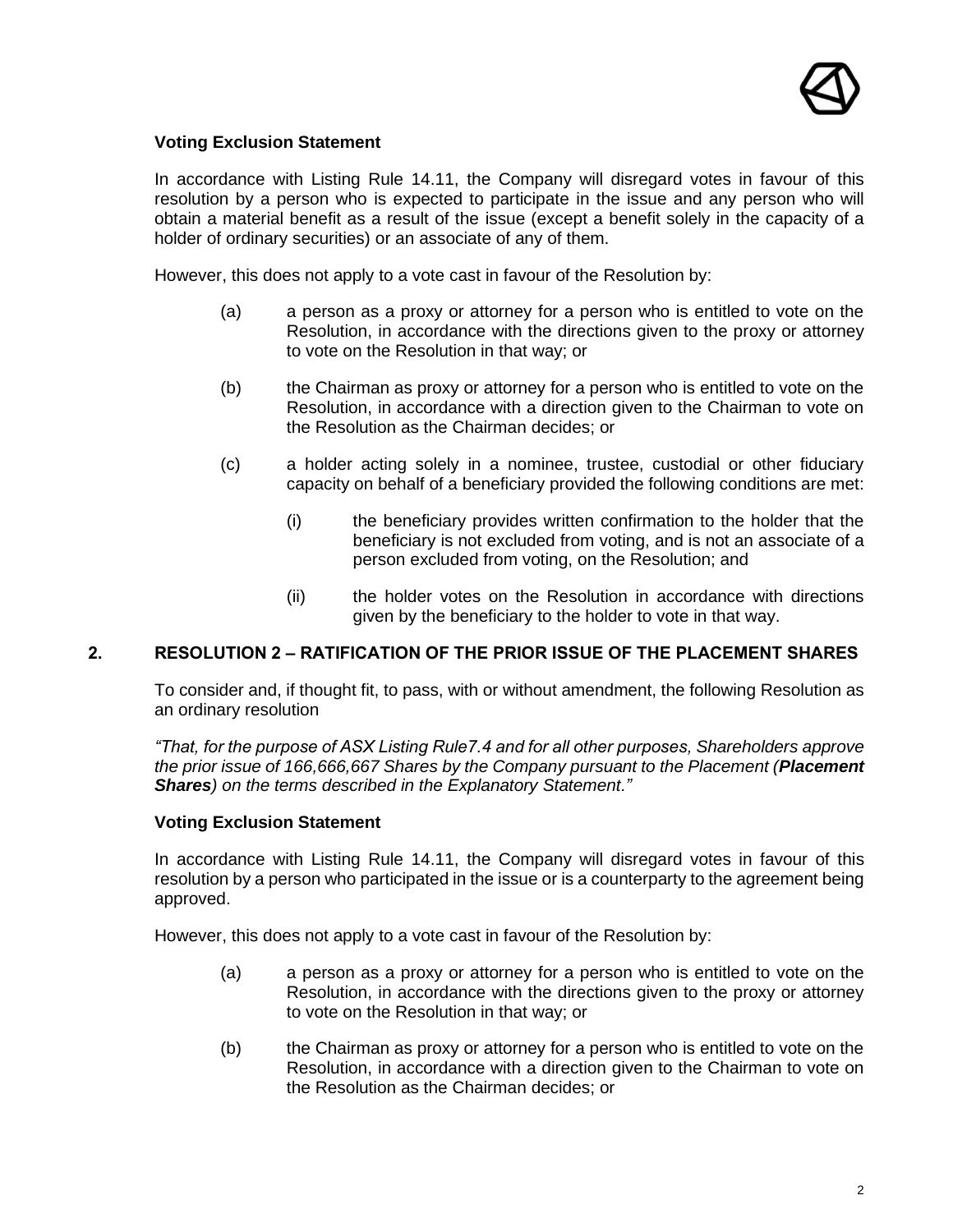

- (c) a holder acting solely in a nominee, trustee, custodial or other fiduciary capacity on behalf of a beneficiary provided the following conditions are met:
	- (i) the beneficiary provides written confirmation to the holder that the beneficiary is not excluded from voting, and is not an associate of a person excluded from voting, on the Resolution; and
	- (ii) the holder votes on the Resolution in accordance with directions given by the beneficiary to the holder to vote in that way.

#### **3. RESOLUTION 3 – RATIFICATION OF THE PRIOR ISSUE OF THE FIRST TRANCHE PLACEMENT OPTIONS**

To consider and, if thought fit, to pass, with or without amendment, the following Resolution as an ordinary resolution

*"That, for the purpose of ASX Listing Rule7.4 and for all other purposes, Shareholders approve the prior issue of 55,555,556 Options by the Company pursuant to the Placement (First Tranche Placement Options) on the terms described in the Explanatory Statement."*

#### **Voting Exclusion Statement**

In accordance with Listing Rule 14.11, the Company will disregard votes in favour of this resolution by a person who participated in the issue or is a counterparty to the agreement being approved.

However, this does not apply to a vote cast in favour of the Resolution by:

- (a) a person as a proxy or attorney for a person who is entitled to vote on the Resolution, in accordance with the directions given to the proxy or attorney to vote on the Resolution in that way; or
- (b) the Chairman as proxy or attorney for a person who is entitled to vote on the Resolution, in accordance with a direction given to the Chairman to vote on the Resolution as the Chairman decides; or
- (c) a holder acting solely in a nominee, trustee, custodial or other fiduciary capacity on behalf of a beneficiary provided the following conditions are met:
	- (i) the beneficiary provides written confirmation to the holder that the beneficiary is not excluded from voting, and is not an associate of a person excluded from voting, on the Resolution; and
	- (ii) the holder votes on the Resolution in accordance with directions given by the beneficiary to the holder to vote in that way.

#### **4. RESOLUTION 4 – RATIFICATION OF THE PRIOR ISSUE OF THE JLM OPTIONS**

To consider and, if thought fit, to pass the following resolution as an ordinary resolution:

*"That, for the purpose of ASX Listing Rule 7.4 and for all other purposes, Shareholders approve the prior issue of 10,200,000 Options to nominees of the Joint Lead Managers pursuant to the Placement (JLM Options) on the terms described in the Explanatory Statement"*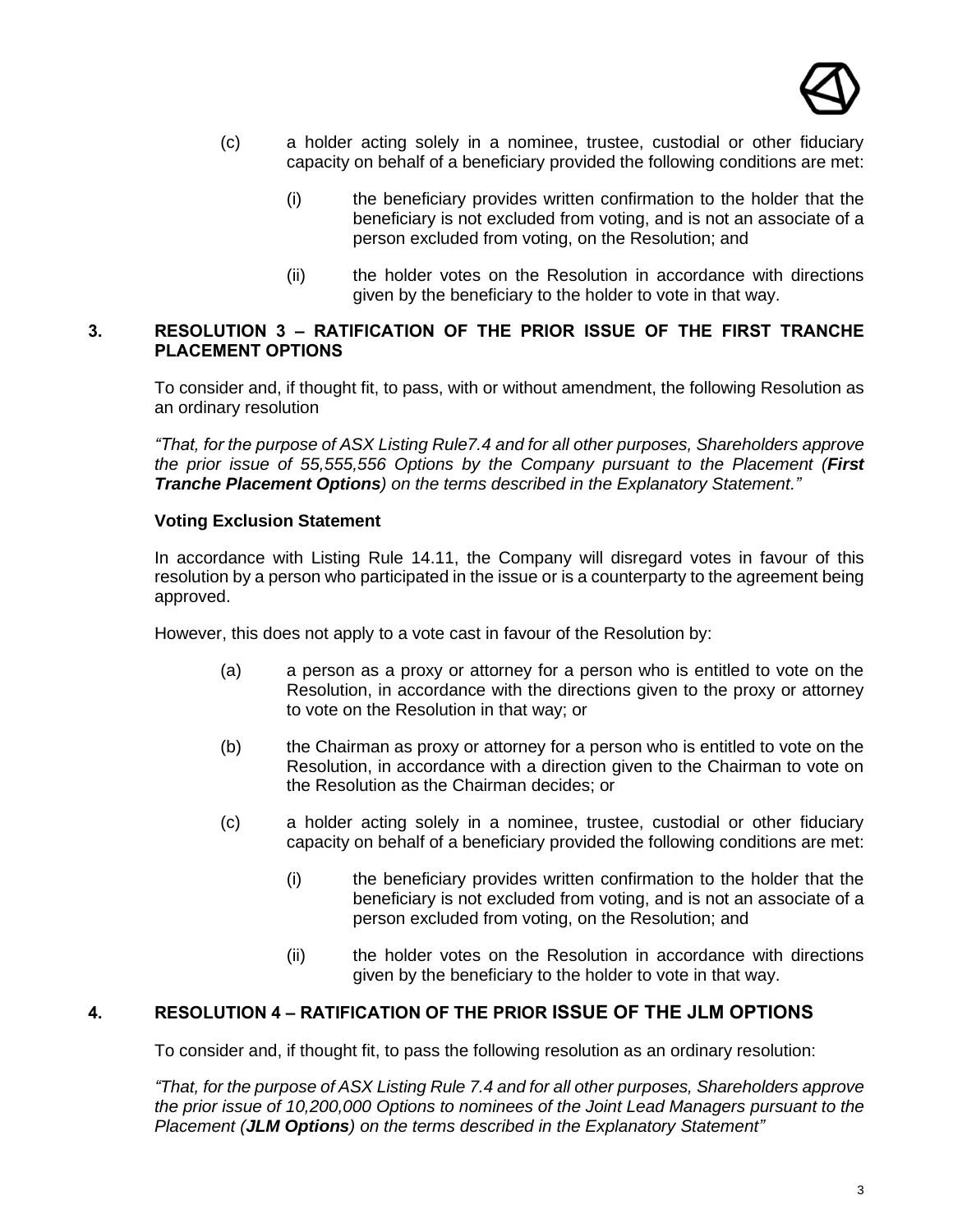

#### **Voting Exclusion Statement**

In accordance with Listing Rule 14.11, the Company will disregard votes in favour of this resolution by a person who participated in the issue (namely the Joint Lead Managers and their nominees) or is a counterparty to the agreement being approved or an associate of any of them.

However, this does not apply to a vote cast in favour of the Resolution by:

- (a) a person as a proxy or attorney for a person who is entitled to vote on the Resolution, in accordance with the directions given to the proxy or attorney to vote on the Resolution in that way; or
- (b) the Chairman as proxy or attorney for a person who is entitled to vote on the Resolution, in accordance with a direction given to the Chairman to vote on the Resolution as the Chairman decides; or
- (c) a holder acting solely in a nominee, trustee, custodial or other fiduciary capacity on behalf of a beneficiary provided the following conditions are met:
	- (i) the beneficiary provides written confirmation to the holder that the beneficiary is not excluded from voting, and is not an associate of a person excluded from voting, on the Resolution; and
	- (ii) the holder votes on the Resolution in accordance with directions given by the beneficiary to the holder to vote in that way.

#### **5. RESOLUTION 5 – APPROVAL OF THE ISSUE OF DIRECTOR OPTIONS TO MR JAMES BLACKBURN**

To consider and, if thought fit, to pass, with or without amendment, the following resolution as an ordinary resolution:

*"That, for the purposes of ASX Listing Rule 10.14 and for all other purposes, approval is* given *for the Company to issue 40,000,000 Options to Mr James Blackburn (Director Options) under the Employee Incentive Plan on the terms and conditions set out in the Explanatory Statement.*"

#### **Voting Exclusion Statement**

In accordance with Listing Rule 14.11, the Company will disregard any votes cast in favour of this Resolution by or on behalf of Mr James Blackburn (or his nominee) and any other person who will obtain a material benefit as a result of the issue securities (except a benefit solely by reason of being a holder of ordinary securities in the Company) or an associate of any of them.

However, this does not apply to a vote cast in favour of the Resolution by:

- (a) a person as a proxy or attorney for a person who is entitled to vote on the Resolution, in accordance with the directions given to the proxy or attorney to vote on the Resolution in that way; or
- (b) the Chairman as proxy or attorney for a person who is entitled to vote on the Resolution, in accordance with a direction given to the Chairman to vote on the Resolution as the Chairman decides; or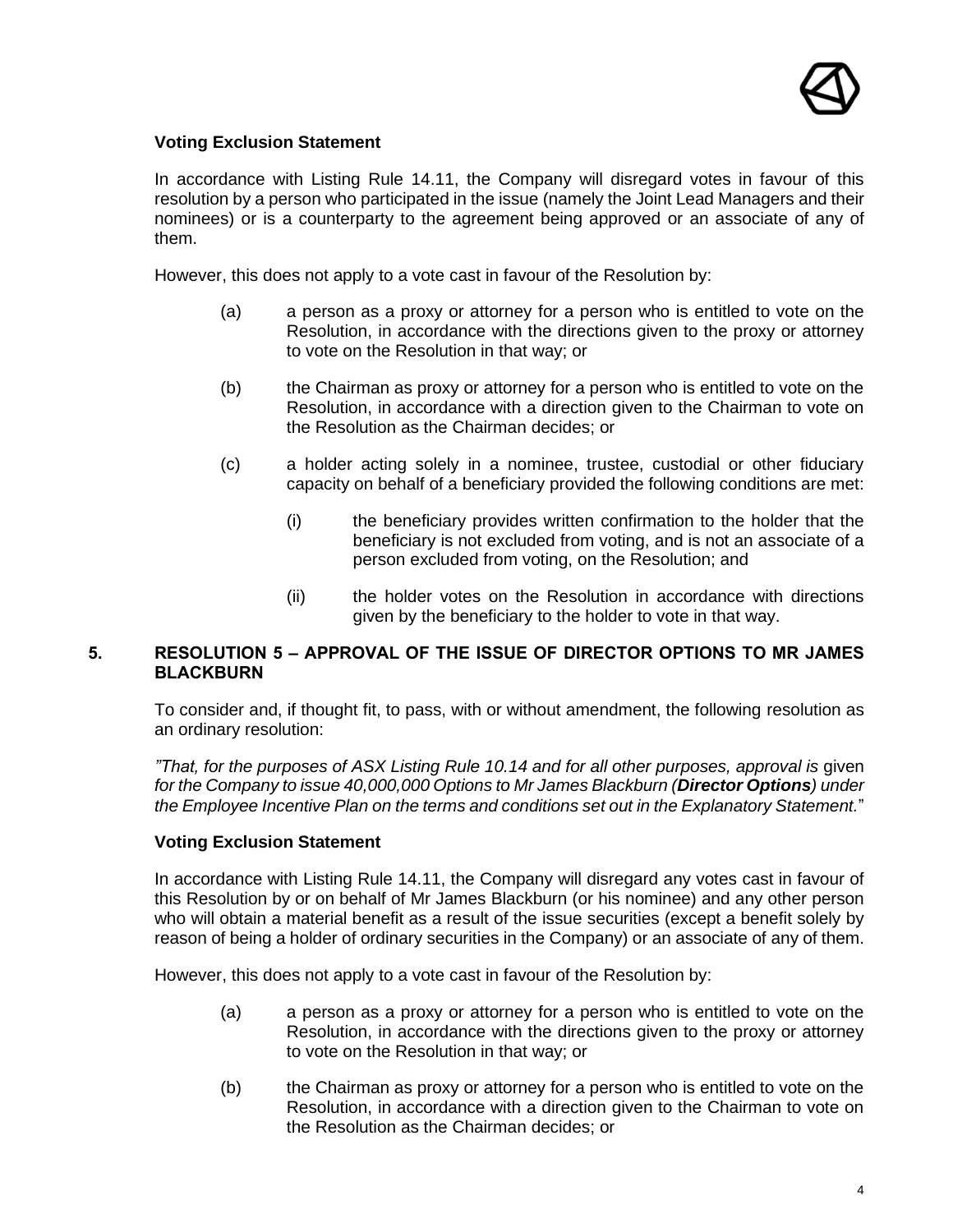

- (c) a holder acting solely in a nominee, trustee, custodial or other fiduciary capacity on behalf of a beneficiary provided the following conditions are met:
	- (i) the beneficiary provides written confirmation to the holder that the beneficiary is not excluded from voting, and is not an associate of a person excluded from voting, on the Resolution; and
	- (ii) the holder votes on the Resolution in accordance with directions given by the beneficiary to the holder to vote in that way.

#### **EXPLANATORY STATEMENT**

An Explanatory Statement in respect of the Resolution set out above is enclosed with this Notice of Meeting. Expressions defined in the Explanatory Statement including the Glossary included in the Explanatory Statement have the same meaning when used in this Notice of Meeting.

#### **By Order of the Board**

 $\sqrt{2\pi}$ 

Jason Marinko Chairman 25 May 2022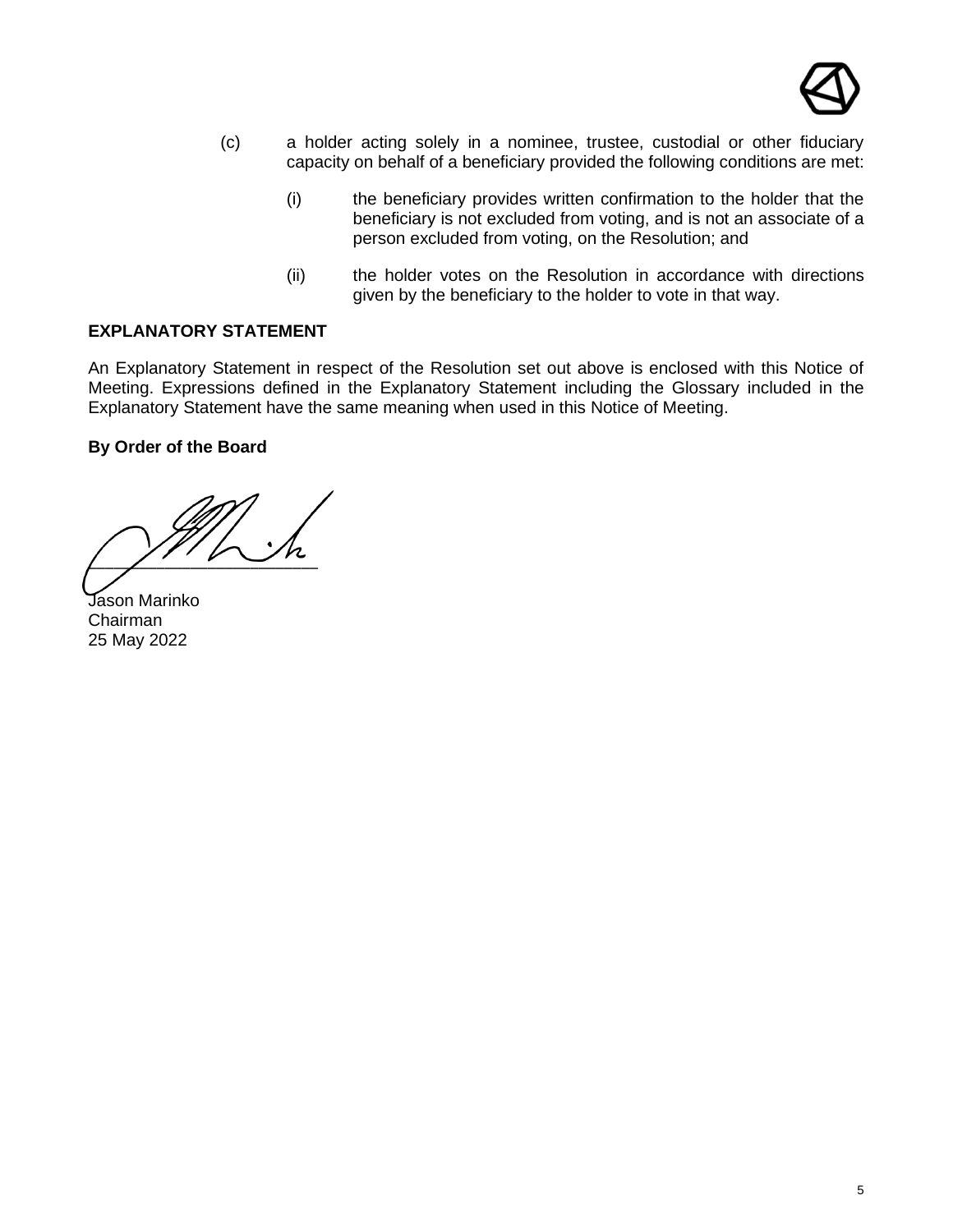#### **HYBRID EXTRAORDINARY GENERAL MEETING**

#### **Despatch**

The Company will not be mailing physical copies of this Notice of Meeting to Shareholders. This Notice of Meeting will be despatched to Shareholders in the following manner:

- if the Share Registry has a record of a Shareholder's email address, the Company will send an email to that Shareholder with this Notice of Meeting included as an attachment to that email; or
- if the Share Registry does not have a record of a Shareholder's email address, the Company will mail a physical postcard to that Shareholder's registered address, containing a URL website address by which that Shareholder can access and download a copy of this Notice of Meeting electronically.

#### **Virtual attendance and registration**

Shareholders and proxyholders may register to watch, vote, make comments and ask questions online during the Extraordinary General Meeting.

To do this, you will need a computer or mobile/tablet device with internet access and the Zoom® application installed.

You will need to register to participate online in our hybrid Extraordinary General Meeting via the Zoom<sup>®</sup> app. The registration link is available on our website: [www.ectltd.com.au/egm-june-2022](http://www.ectltd.com.au/egm-june-2022)

When you register for access, you will need to provide your details (including SRN/HIN) to be verified as a Shareholder. Registration closes at 7:00pm (AEST) on Wednesday, 22 June 2022.

A link to join the Extraordinary General Meeting will then be emailed to all registered Shareholders on Thursday, 23 June 2022.

We encourage registered Shareholders and proxyholders to login at 12:45 pm (AEST) on Friday, 24 June 2022 to ensure they are ready prior to the scheduled Meeting start time of 1:00 pm (AEST).

Shareholders are strongly encouraged to vote prior to the Extraordinary General Meeting by lodging a directed proxy appointing the Chairman before 1:00pm (AEST) on 22 June 2022 in accordance with the instructions on the personalised proxy form previously sent to shareholders.

Shareholders are also encouraged to submit any written questions to the Company before 1:00pm (AEST) on 23 June 2022 which the Company will endeavour to answer within the Extraordinary General Meeting where relevant to the business of the Extraordinary General Meeting.

Shareholders who attend the Extraordinary General Meeting online via the Zoom® app will also be able to vote in real time using the poll feature in the app. All resolutions will be conducted and determined on a poll.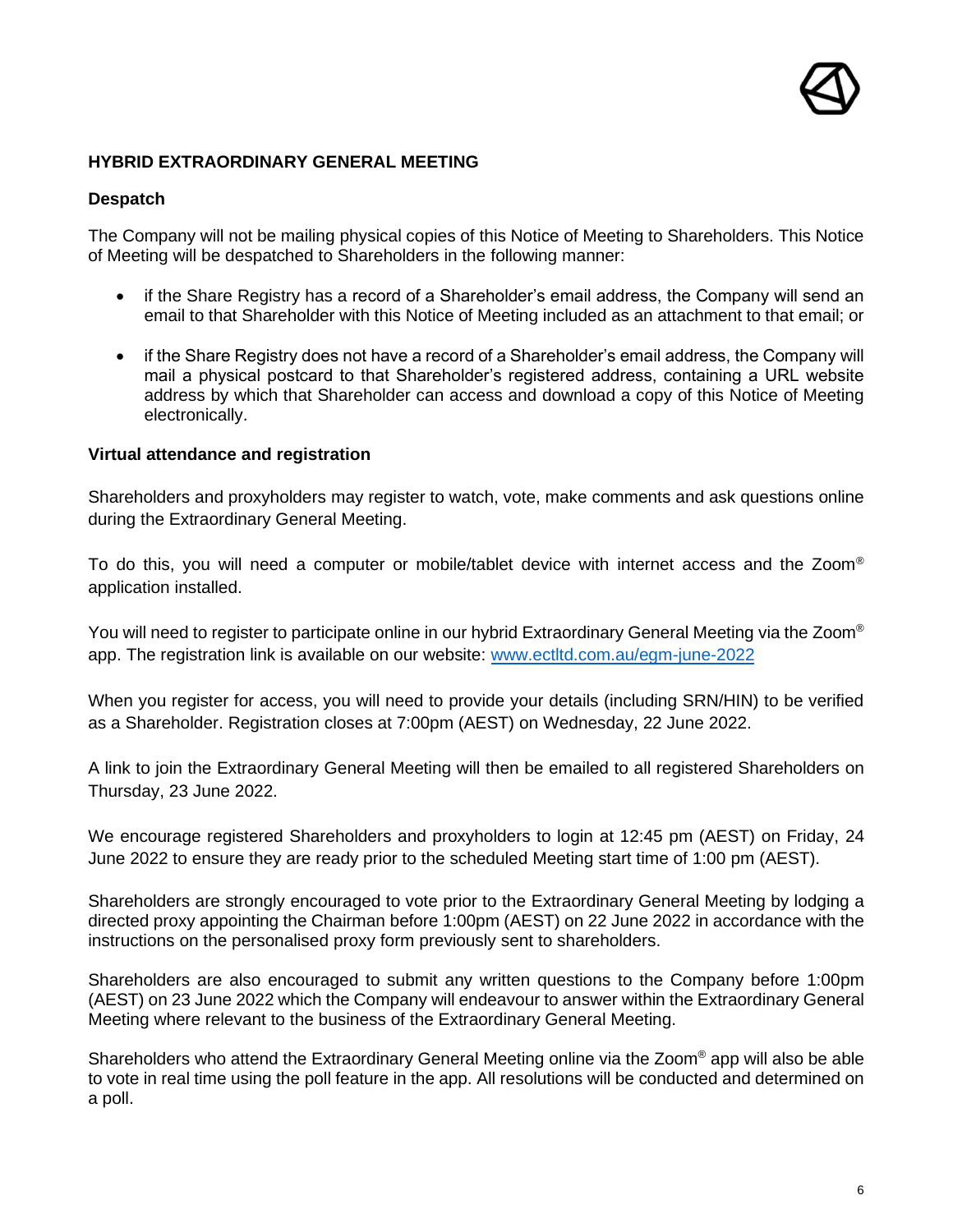

#### **Physical attendance**

Shareholders and proxyholders may also attend the Extraordinary General Meeting physically at the offices of Cornwalls, Level 4, 380 Collins Street, Melbourne, VIC 3000.

#### **VOTING ENTITLEMENTS**

In accordance with section 1074E(2)(g) of the Corporations Act and regulation 7.11.37 of the Corporations Regulations 2001 (Cth), persons holding shares at 1.00pm am AEST on 22 June 2022 will be treated as Shareholders. This means that if you are not the registered holder of a relevant Share at that time you will not be entitled to attend and vote in respect of that Share at the meeting.

#### **EXTRAORDINARY GENERAL MEETING CONSIDERATIONS AND SHAREHOLDER QUESTIONS**

A discussion will be held on all items to be considered at the Extraordinary General Meeting.

All Shareholders will have a reasonable opportunity to ask questions during the Extraordinary General Meeting via the virtual Extraordinary General Meeting platform.

To ensure that as many Shareholders as possible have the opportunity to speak, Shareholders are requested to observe the following:

- all Shareholder questions should be stated clearly and should be relevant to the business of the Extraordinary General Meeting, and general questions about the performance, business or management of the Company;
- if a Shareholder has more than one question on an item, all questions should be asked at the one time; and
- Shareholders should not ask questions at the Extraordinary General Meeting regarding personal matters or those that are commercial in confidence.

Shareholders who prefer to register questions in advance of the Extraordinary General Meeting are invited to do so. A Shareholder Question Form has been included with this Notice and is also available on the Company's website: www.ectltd.com.au.

The Company will attempt to address the more frequently asked questions in the Extraordinary General Meeting. Written questions must be received by the Company by 10.00am on 23 June 2022, and can be submitted online, by mail, by fax or in person (as set out at the top of the Shareholder Question Form).

#### **ALL RESOLUTIONS BY POLL**

The Chairman intends to call a poll on each of the Resolutions proposed at the Extraordinary General Meeting. Each Resolution considered at the Extraordinary General Meeting will therefore be conducted by poll, rather than a show of hands. The Chairman considers voting by poll to be in the interests of the shareholders as a whole, and to ensure the representation of as many shareholders as possible at the meeting.

#### **HOW TO VOTE**

**Virtual attendance**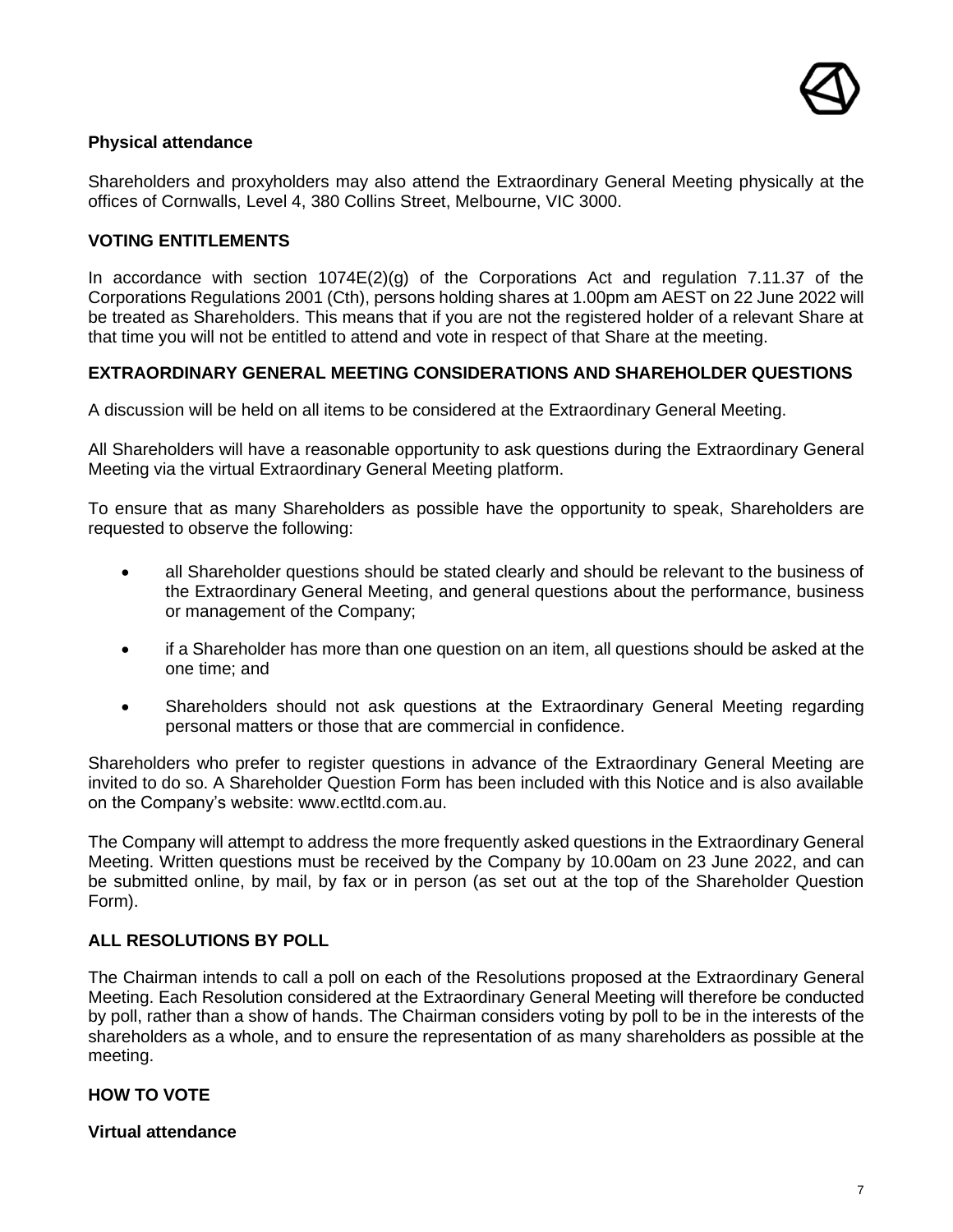

We recommend logging in to the Zoom® app at least 15 minutes prior to the scheduled start time for the Extraordinary General Meeting. Our guide on virtual attendance is available on our website: [www.ectltd.com.au/egm-june-2022.](http://www.ectltd.com.au/egm-june-2022)

- The meeting will proceed to put each resolution to a vote before moving on to the next.
- The Chair will read the resolution and call for questions prior to voting.
- When the Chair declares a poll open, a screen will appear with the resolution and voting choices - for or against.
- Select the option corresponding with the way in which you wish to vote, then press 'submit'.

More information about online participation in the Extraordinary General Meeting is available in the Online Platform Guide at: [https://ectltd.com.au/egm-june-2022.](https://ectltd.com.au/egm-june-2022)

#### **Physical attendance**

- Attendees entitled to vote will be issued voting cards when they register upon arrival at the venue.
- The Chair will read the resolution and call for questions prior to voting.
- Attendees will record their votes for or against each resolution as the meeting proceeds.
- At the conclusion of the meeting, attendees will hand their voting cards to the Returning Officer to be tallied.

#### **Appointing a proxy**

A member can appoint a proxy to attend the Meeting and vote on their behalf, using the enclosed Proxy Form. A member who is entitled to vote at the meeting may appoint:

- one proxy if the member is only entitled to one vote; or
- two proxies if the member is entitled to more than one vote.

Where the member appoints two proxies, the appointment may specify the proportion or number of votes that each proxy may exercise. If the appointment does not specify a proportion or number, each proxy may exercise one half of the votes, in which case any fraction of votes will be discarded. A proxy need not be a member of the Company.

If you require an additional Proxy Form, please contact the Share Registry at [hello@automic.com.au](mailto:hello@automic.com.au) or call on 1300 288 664.

The Proxy Form and the power of attorney or other authority (if any) under which it is signed (or a certified copy) must be received by the Share Registry no later than 1.00pm on 22 June 2022 (that is, at least 48 hours before the meeting). Proxies received after this time will not be accepted.

Instructions for completing the Proxy Form are outlined on the form, which may be returned by: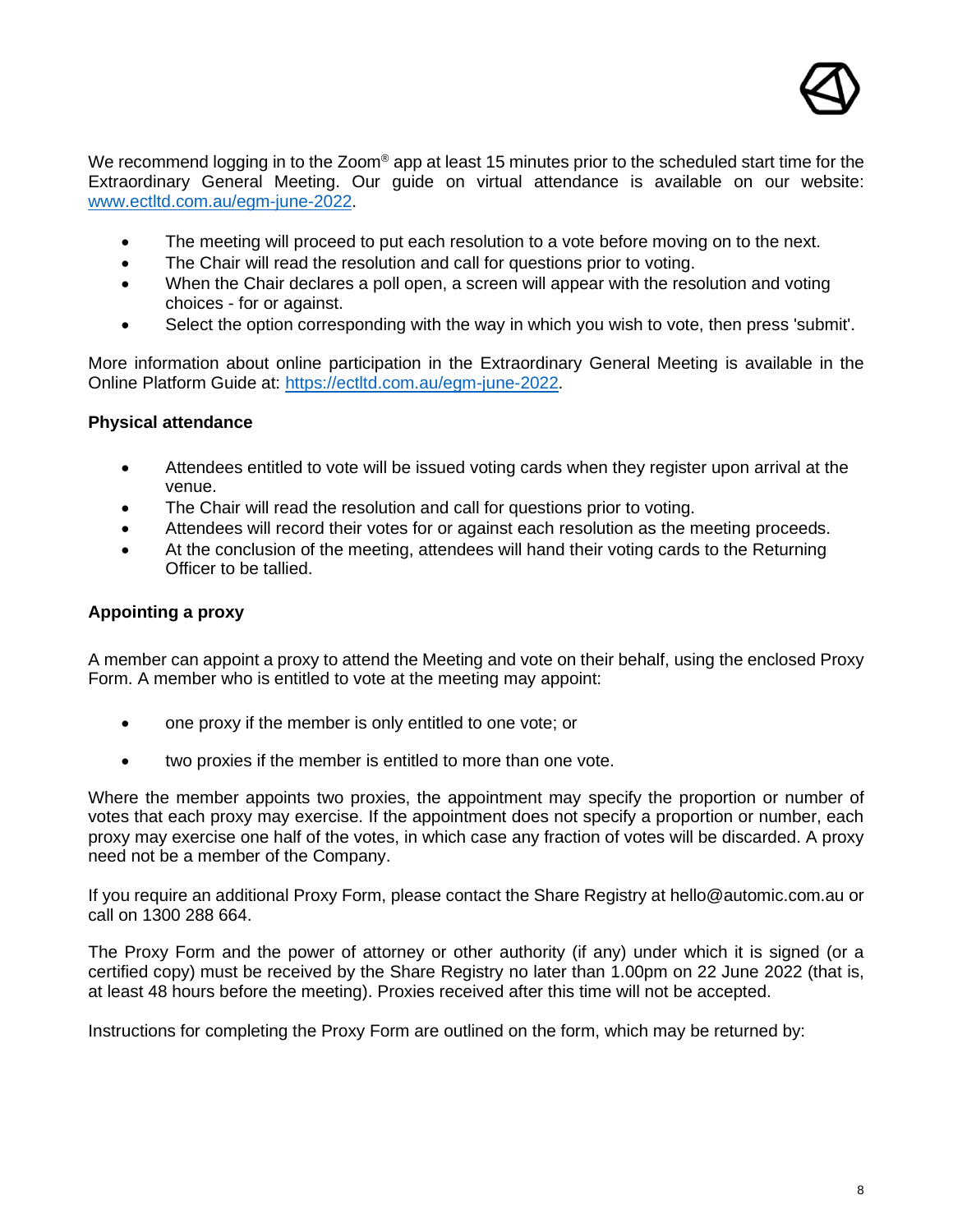

- posting it Environmental Clean Technologies Limited c/– Automic Registry Services, GPO Box 5193, Sydney NSW 2001;
- hand delivering it to Automic Registry Services, Level 5, 126 Phillip Street, Sydney, NSW, Australia 2000;
- emailing: **meetings@automicgroup.com.au**
- faxing it to Automic Registry Services on +61 2 8583 3040; or

Proxy Forms from corporate shareholders must be executed in accordance with their constitution or signed by a duly authorised attorney.

A proxy may decide whether to vote on any motion except where the proxy is required by law or the Constitution to vote, or abstain from voting, in their capacity as a proxy. If a proxy directs how to vote on an item of business, the proxy may only vote on that item, in accordance with that direction. If a proxy is not directed how to vote on an item of business, a proxy may vote how he/she thinks fit.

The Constitution provides that where the appointment of a proxy has not identified the person who may exercise it, the appointment will be deemed to be in favour of the Chairman of the meeting to which it relates, or to another person as the Board determines.

If a shareholder appoints the Chairman of the meeting as the shareholder's proxy and does not specify how the Chairman is to vote on an item of business, the Chairman will vote, as a proxy for that shareholder, in favour of the item on a poll.

#### **BODY CORPORATE REPRESENTATIVES**

- A corporation, by resolution of its directors, may authorise a person to act as its representative to vote at the meeting.
- A representative appointed by a corporation may be entitled to execute the same powers on behalf of the corporation as the corporation could exercise if it were an individual shareholder of the Company.
- To evidence the authorisation, either a certificate of body corporate representative executed by the corporation or under the hand of its attorney or an equivalent document evidencing the appointment will be required.
- The certificate or equivalent document must be produced prior to the meeting.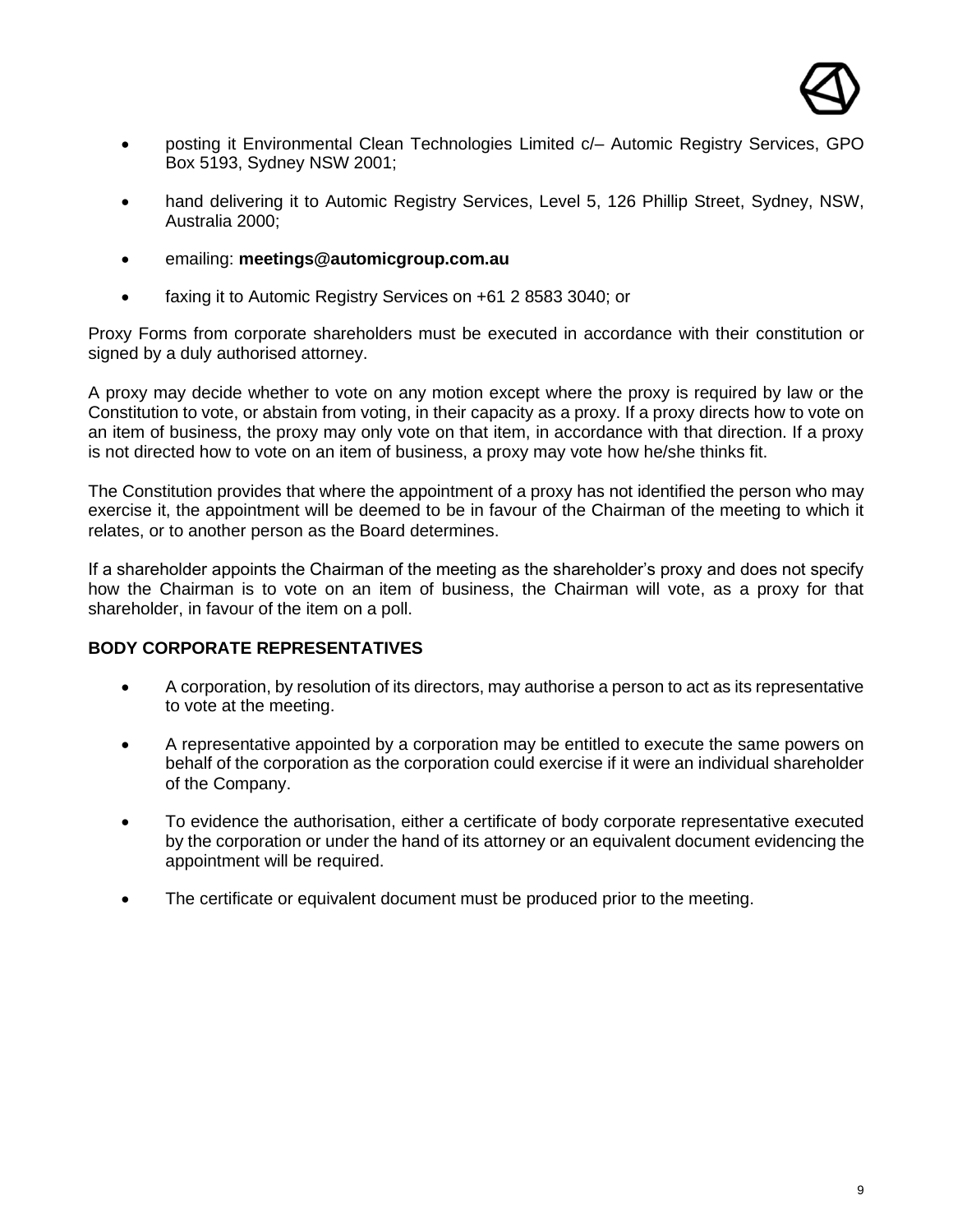

## **EXPLANATORY STATEMENT**

#### <span id="page-9-0"></span>**1. BACKGROUND TO THE RESOLUTIONS**

#### **1.1 Capital Raise**

As announced to the market on 28 April 2022, the Company raised gross proceeds of \$5,000,000.00 via a share placement to institutional and sophisticated investors (**Placement**) to fund the Company's obligations under its JV with GrapheneX and to provide additional working capital. The Placement was strongly supported and will see several new institutional shareholders join the Company's register. The Placement comprises:

- (a) The issue of 166,666,667 new fully paid ordinary shares at an issue price of \$0.03 per share (**Placement Shares**). The issue price represented a 9% discount to the last traded share price of \$0.033 cents, a 9% discount to the 5-day volume-weighted average share price, and a 10% discount to the 30 day volume-weighted average share price. The Placement Shares were issued pursuant to the Company's 15% capacity under ASX Listing Rule 7.1 and Resolution 2 seeks Shareholder approval to ratify the issue.
- (b) The issue of 2 free attaching Options for every 3 Placement Shares issued under the Placement on the same terms as the Company's existing Options (each exercisable at \$0.03 and expiring on 23 February 2023 (ASX: ECTOE)), as follows:
	- (i) 55,555,556 Options were issued pursuant to the Company's 15% capacity under ASX Listing Rule 7.1 and at the same time as the Placement Shares (**First Tranche Placement Options**) and Resolution 3 seeks Shareholder approval to ratify the issue; and
	- (ii) 55,555,556 Options are to be issued once the Company receives Shareholder approval to do so (**Second Tranche Placement Options**) as these fell outside of the Company's ASX Listing Rule 7.1 capacity. This is the purpose of Resolution 1.

#### **1.2 Mandate**

Kaai Capital Limited (**Kaii**) and Peak Asset Management (**Peak**) were separately appointed to act as joint lead managers for the Placement (**Joint Lead Managers**).

In consideration for lead managing the Placement, the Company agreed to pay the Joint Lead Managers a fee of 6% of the amount raised and issued their nominees a total of 10,200,000 Options (**JLM Options**).

The JLM Options are on the same terms as the Company's existing Options (each exercisable at \$0.03 and expiring on 23 February 2023 (ASX: ECTOE)).

The JLM Options were issued pursuant to the Company's 15% capacity under ASX Listing Rule 7.1 and Resolution 4 seeks Shareholder approval to ratify the issue.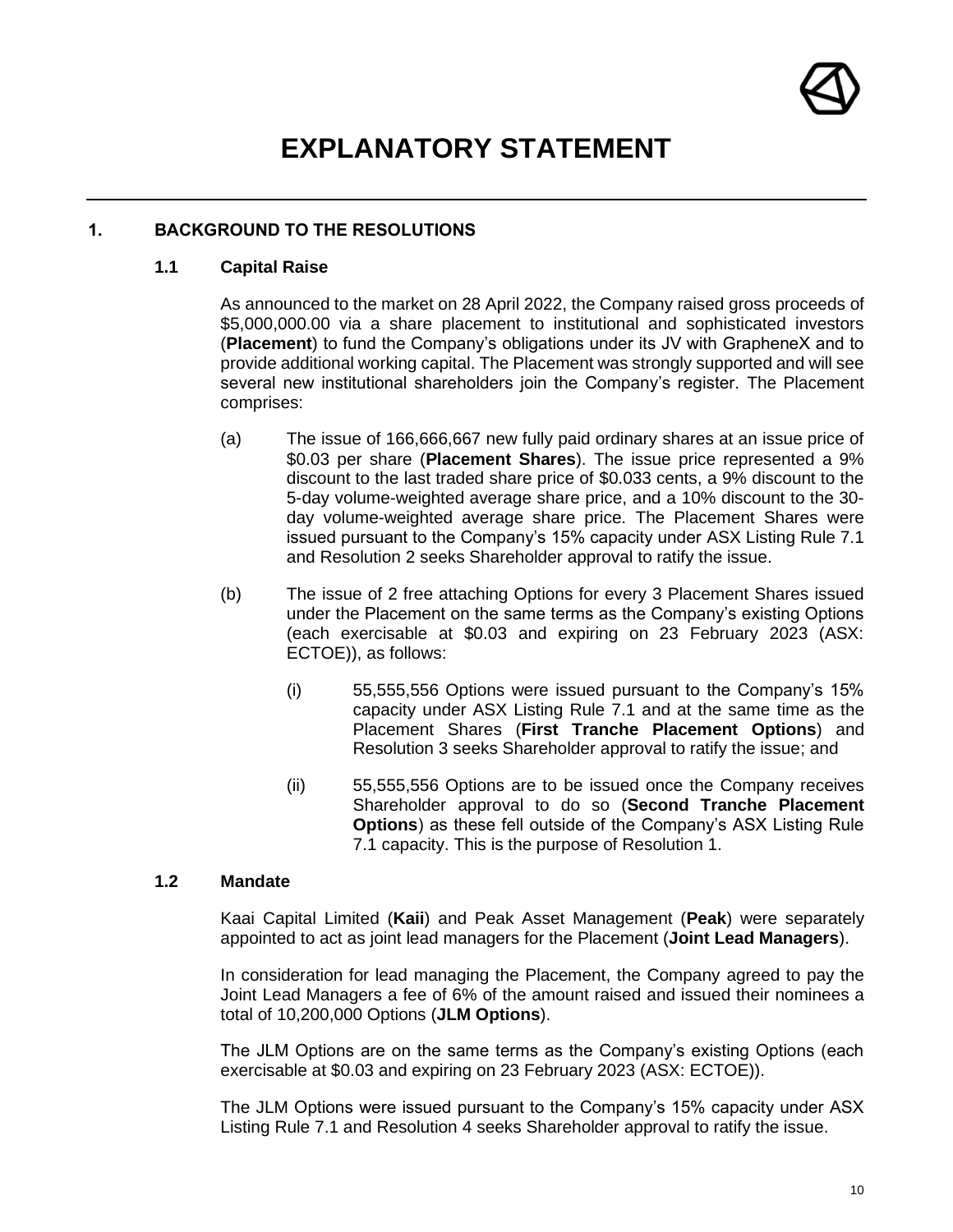

#### <span id="page-10-0"></span>**1.3 Use of funds**

Funds raised under the Placement will be applied by the Company as follows:

- (a) \$3.5m to fund the Company's obligations under the joint venture agreement with GrapheneX, being the installation of the pyrolysis kiln and site preparation for the turbine, formic acid process and hydrogen hub (as announced to the market on 28 April 2022);
- (b) \$1.2m for general working capital; and
- (c) \$0.3m to fund the costs of the Placement.

#### **1.4 Director options**

The Company is proposing to issue 40,000,000 Options to non-executive Director of the Company Mr James Blackburn (**Director Options**) pursuant to a recently adopted employee incentive plan (**Employee Incentive Plan**).

The Director Options will be subject to various vesting conditions. This is the purpose of Resolution 5.

#### **2. RESOLUTION 1 – APPROVAL TO ISSUE THE SECOND TRANCHE PLACEMENT OPTIONS**

#### **2.1 General**

Broadly speaking, and subject to a number of exceptions, ASX Listing Rule 7.1 limits the amount of equity securities that a listed company can issue without the approval of its shareholders over any 12-month period to 15% of the fully paid ordinary shares it had on issue at the start of that period.

The issue of the Second Tranche Placement Options does not fall within any of these exceptions and exceeds the 15% limit in ASX Listing Rule 7.1. It therefore requires the approval of the Shareholders under ASX Listing Rule 7.1.

#### **2.2 Technical information required by ASX Listing Rule 14.1A**

Resolution 1 seeks the required shareholder approval to issue the Second Tranche Placement Options for the purposes of Listing Rule 7.1.

If Resolution 1 is passed, the Company will be able to proceed with the issue of the Second Tranche Placement Options and the Second Tranche Placement Options will be excluded from the calculation of the number of equity securities that the Company can issue without shareholder approval under ASX Listing Rule 7.1.

If Resolution 1 is not passed, the Company will not be able to proceed with the issue of the Second Tranche Placement Options.

#### **2.3 Technical information required by ASX Listing Rule 7.3**

Pursuant to and in accordance with ASX Listing Rule 7.3, the following information is provided in relation to Resolution 1: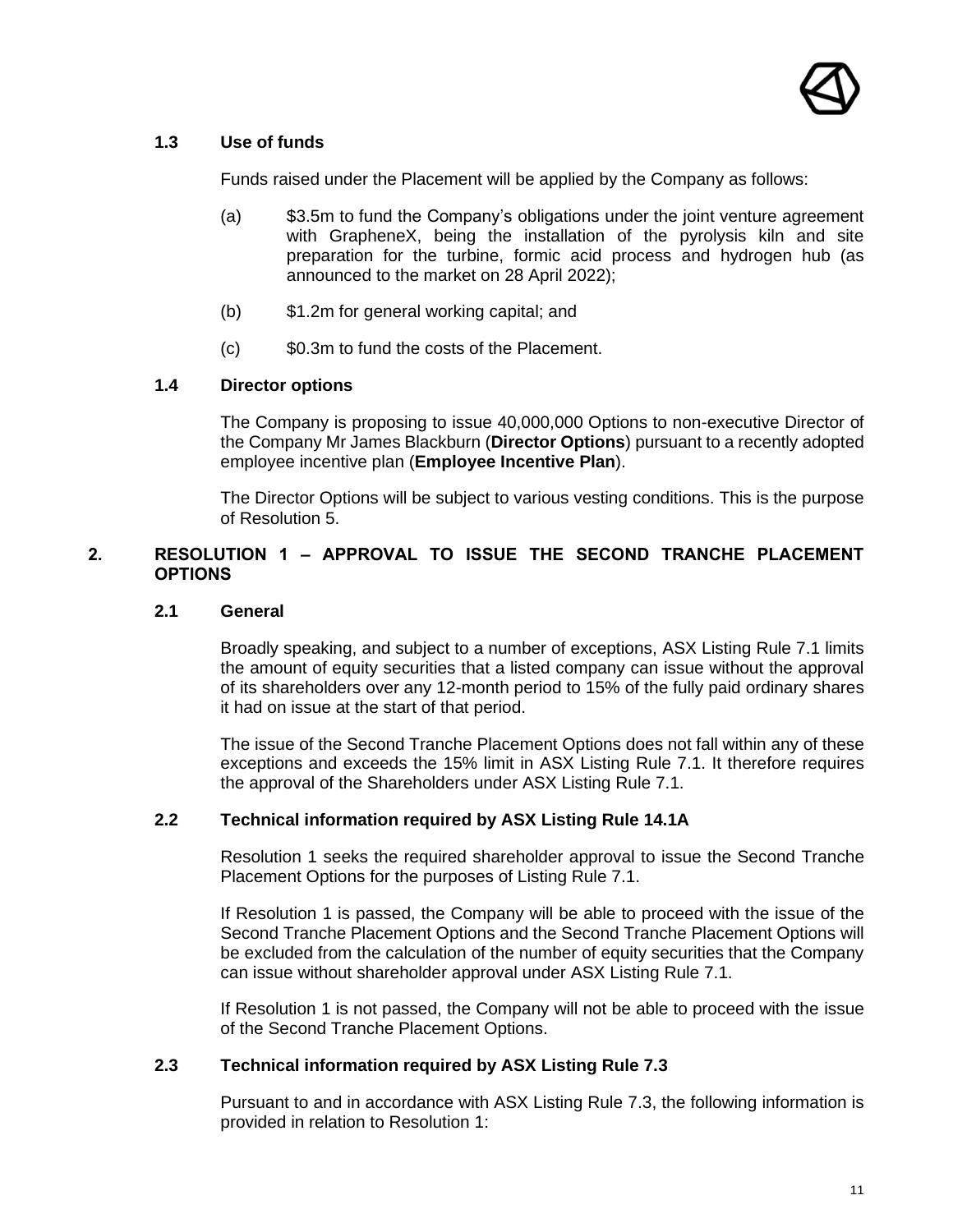

- (a) the Second Tranche Placement Options will be issued to the professional and sophisticated investors who participated in the Placement (and each of these persons is a not related party, key management personnel member, substantial holder or advisor to the Company);
- (b) 55,555,556 Second Tranche Placement Options will be issued. The Second Tranche Placement Options will be issued no later than 3 months after the date of the Meeting (or such later date to the extent permitted by any ASX waiver or modification of the ASX Listing Rules;
- (c) the notional value of the Second Tranche Placement Options is \$500,000 using the closing quoted price of \$0.009 for ECTOE's on 4 May 2022 (being the date the Placement Shares were issued);
- (d) the full terms of the Second Tranche Placement Options (being the terms of the existing listed ASX: ECTOE Options on issue) are set out in [Schedule 1;](#page-22-0)
- (e) the Second Tranche Placement Options are free attaching options issued under the Placement which raised \$5,000,000.00 (before costs). The Company will not receive any other consideration for the issue of the Second Tranche Placement Options (other than in respect of funds received on exercise of the Second Tranche Placement Options);
- (f) the Company intends to apply the funds raised from the Placement for the purposes set out in section [1.3;](#page-10-0)
- (g) the Second Tranche Placement Options are not being issued under an agreement; and
- (h) the Second Tranche Placement Options are not being issued under, or to fund, a reverse takeover.

#### **2.4 Recommendation**

The Board recommends that Shareholders vote **IN FAVOUR** of Resolution 1.

#### **2.5 Voting exclusion statement**

A voting exclusion statement with respect to this Resolution is contained in the Notice of Meeting.

#### **3. RESOLUTION 2 – RATIFICATION OF THE PRIOR ISSUE OF THE PLACEMENT SHARES**

#### **3.1 General**

Broadly speaking, and subject to a number of exceptions, ASX Listing Rule 7.1 limits the amount of equity securities that a listed company can issue without the approval of its shareholders over any 12-month period to 15% of the fully paid ordinary shares it had on issue at the start of that period. ASX Listing Rule 7.4 sets out an exception to ASX Listing Rule 7.1. It provides that where a company in general meeting ratifies previous issues of securities made pursuant to ASX Listing Rule 7.1 (and provided that the previous issue did not breach ASX Listing Rule 7.1) those securities will be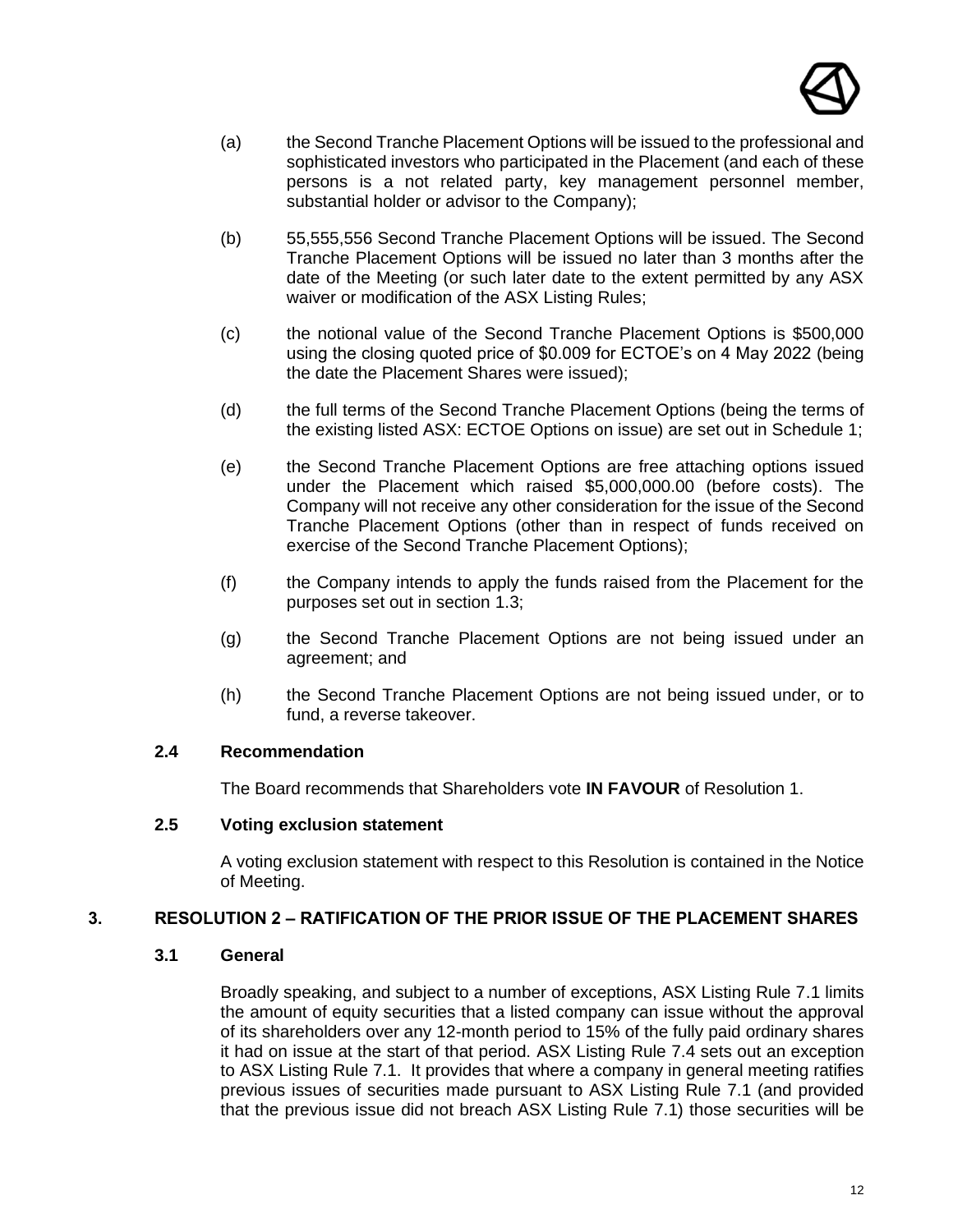

deemed to have been issued with Shareholder approval for the purpose of ASX Listing Rule 7.1.

The Company wishes to retain as much flexibility as possible to issue additional equity securities in the future without having to obtain Shareholder approval for such issues under ASX Listing Rule 7.1.

Accordingly, the Company is seeking Shareholder ratification pursuant to ASX Listing Rule 7.4 for the issue of the Placement Shares.

#### **3.2 Technical information required by ASX Listing Rule 14.1A**

If Resolution 2 is not passed, the Placement Shares will be included in calculating the Company's 15% placement capacity under ASX Listing Rule 7.1, effectively decreasing the number of equity securities that the Company can issue without Shareholder approval over the 12-month period following the date of issue of the Placement Shares.

If Resolution 2 is passed, the base figure upon which the Company's 15% annual placement capacity is calculated will be a higher number which in turn will allow a proportionately higher number of securities to be issued without prior Shareholder approval.

Resolution 2 seeks Shareholder approval for the purposes of ASX Listing Rule 7.1 and 7.4 for the issue of the Placement Shares.

#### **3.3 Technical information required by ASX Listing Rule 7.5**

Pursuant to and in accordance with ASX Listing Rule 7.5, the following information is provided in relation to Resolution 2:

- (a) the persons to whom the Company issued the Placement Shares were institutional and sophisticated investors identified by introduced to the Company by the Joint Lead Managers pursuant to the Placement (and each of these persons is a not related party, key management personnel member, substantial holder or advisor to the Company);
- (b) 166,666,667 Placement Shares were issued. All of the Placement Shares are fully paid ordinary shares in the Company in the same class as the Company's existing listed shares (ASX: ECT);
- (c) the Placement Shares were issued on 4 May 2022;
- (d) the Placement Shares were issued at an issue price of \$0.03 per share; and
- (e) the funds raised from the issue of the Placement Shares will be used for the purposes set out in section [1.3.](#page-10-0)

#### **3.4 Recommendation**

The Board recommends that Shareholders vote **IN FAVOUR** of Resolution 2.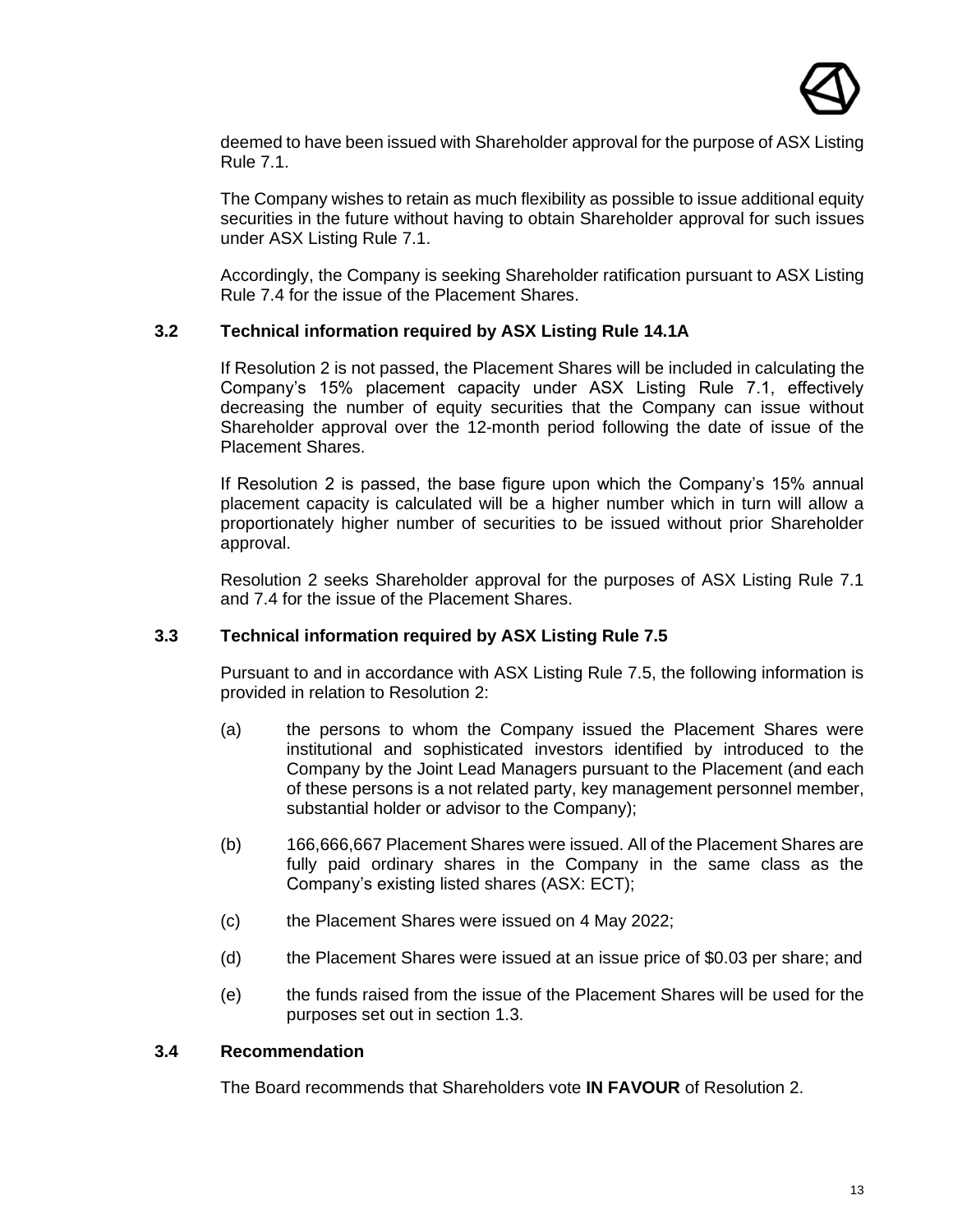

#### **3.5 Voting exclusion statement**

A voting exclusion statement with respect to this Resolution is contained in the Notice of Meeting.

#### **4. RESOLUTION 3 – RATIFICATION OF THE PRIOR ISSUE OF THE FIRST TRANCHE PLACEMENT OPTIONS**

#### **4.1 General**

Broadly speaking, and subject to a number of exceptions, ASX Listing Rule 7.1 limits the amount of equity securities that a listed company can issue without the approval of its shareholders over any 12-month period to 15% of the fully paid ordinary shares it had on issue at the start of that period. ASX Listing Rule 7.4 sets out an exception to ASX Listing Rule 7.1. It provides that where a company in general meeting ratifies previous issues of securities made pursuant to ASX Listing Rule 7.1 (and provided that the previous issue did not breach ASX Listing Rule 7.1) those securities will be deemed to have been issued with shareholder approval for the purpose of ASX Listing Rule 7.1.

The Company wishes to retain as much flexibility as possible to issue additional equity securities in the future without having to obtain Shareholder approval for such issues under ASX Listing Rule 7.1.

Accordingly, the Company is seeking Shareholder ratification pursuant to ASX Listing Rule 7.4 for the issue of the First Tranche Placement Options.

#### **4.2 Technical information required by ASX Listing Rule 14.1A**

If Resolution 3 is not passed, the First Tranche Placement Options will be included in calculating the Company's 15% placement capacity under ASX Listing Rule 7.1, effectively decreasing the number of equity securities that the Company can issue without Shareholder approval over the 12-month period following the date of issue of the First Tranche Placement Options.

If Resolution 3 is passed, the base figure upon which the Company's 15% annual placement capacity is calculated will be a higher number which in turn will allow a proportionately higher number of securities to be issued without prior Shareholder approval.

Resolution 3 seeks Shareholder approval for the purposes of ASX Listing Rules 7.1 and 7.4 for the issue of the First Tranche Placement Options.

#### **4.3 Technical information required by ASX Listing Rule 7.5**

Pursuant to and in accordance with ASX Listing Rule 7.5, the following information is provided in relation to Resolution 3:

(a) the persons to whom the Company issued the Placement Shares were institutional and sophisticated investors identified by introduced to the Company by the Joint Lead Managers pursuant to the Placement (and each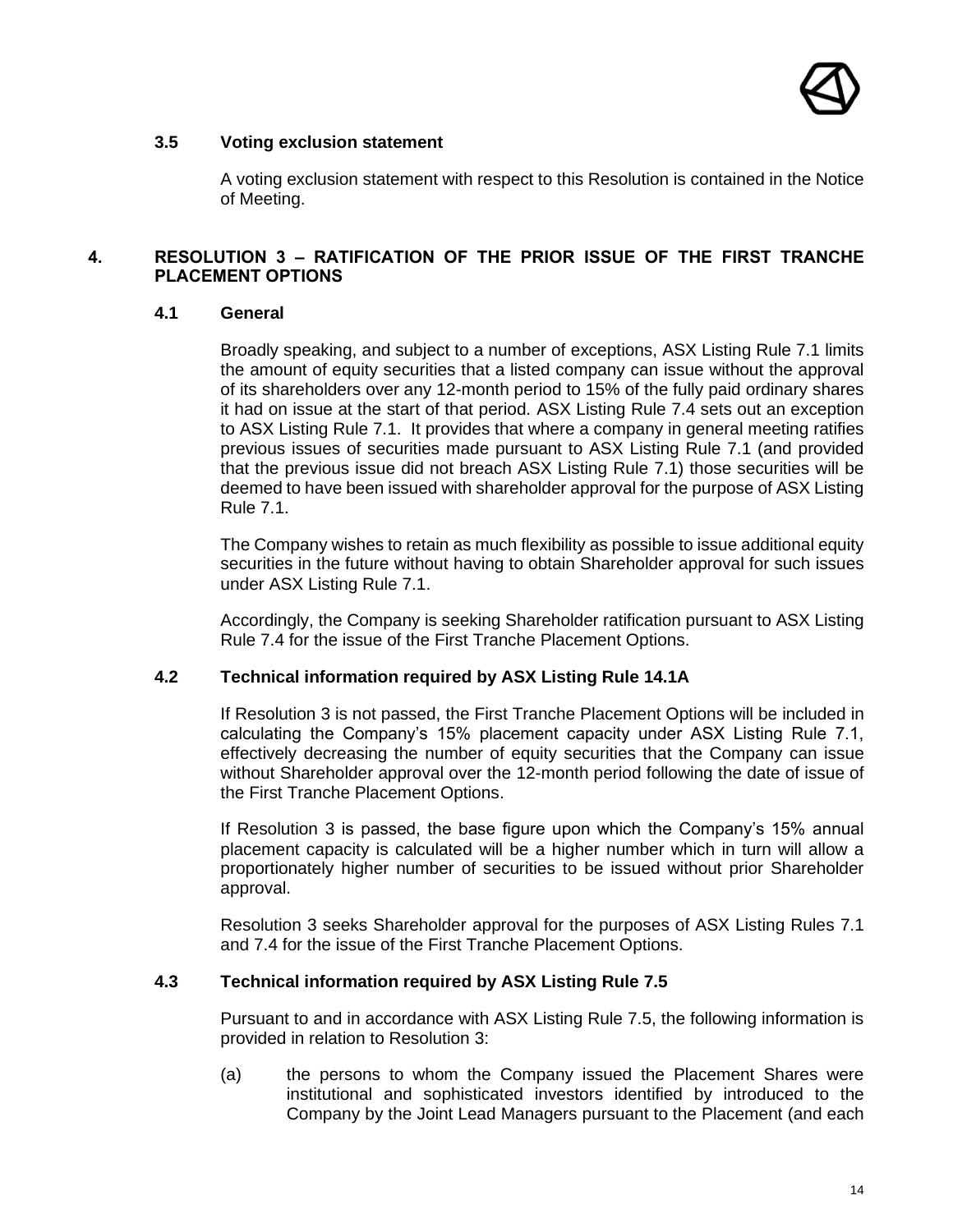

of these persons is a not related party, key management personnel member, substantial holder or advisor to the Company);

- (b) 55,555,556 First Tranche Placement Options were issued. All of the First Tranche Placement Options are listed options in the Company in the same class as the Company's existing listed Options (ASX: ECTOE);
- (c) the First Tranche Placement Options were issued on 4 May 2022;
- (d) the notional value of the First Tranche Placement Options is \$500,000 using the closing quoted price of \$0.009 for ECTOE's on 4 May 2022 (being the date that the Placement Shares were issued);
- (e) the full terms of the First Tranche Placement Options (being the terms of the existing listed ECTOE Options on issue) are set out in [Schedule 1;](#page-22-0)
- (f) the First Tranche Placement Options are free attaching options issued under the Placement which raised \$5,000,000.00 (before costs). The Company will not receive any other consideration for the issue of the First Tranche Placement Options (other than in respect of funds received on exercise of the First Tranche Placement Options); and
- (g) the Company intends to apply the funds raised from the Placement for the purposes set out in section [1.3.](#page-10-0)

#### **4.4 Recommendation**

The Board recommends that Shareholders vote **IN FAVOUR** of Resolution 3.

#### **4.5 Voting exclusion statement**

A voting exclusion statement with respect to this Resolution is contained in the Notice of Meeting.

#### **5. RESOLUTION 4 – RATIFICATION OF THE PRIOR ISSUE OF THE JLM OPTIONS**

#### **5.1 General**

Broadly speaking, and subject to a number of exceptions, ASX Listing Rule 7.1 limits the amount of equity securities that a listed company can issue without the approval of its shareholders over any 12-month period to 15% of the fully paid ordinary shares it had on issue at the start of that period. ASX Listing Rule 7.4 sets out an exception to ASX Listing Rule 7.1. It provides that where a company in general meeting ratifies previous issues of securities made pursuant to ASX Listing Rule 7.1 (and provided that the previous issue did not breach ASX Listing Rule 7.1) those securities will be deemed to have been issued with Shareholder approval for the purpose of ASX Listing Rule 7.1.

The Company wishes to retain as much flexibility as possible to issue additional equity securities in the future without having to obtain Shareholder approval for such issues under ASX Listing Rule 7.1.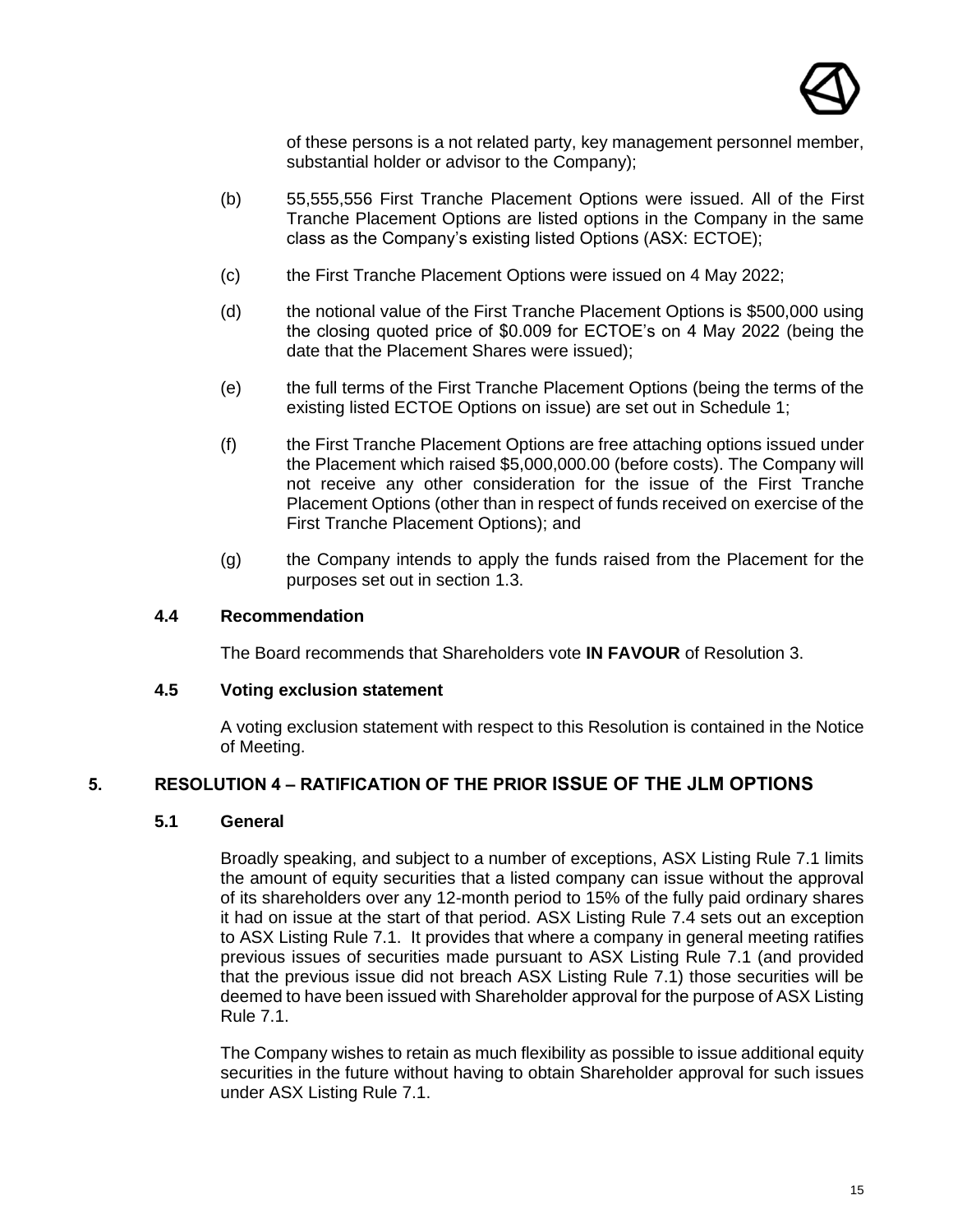

Accordingly, the Company is seeking Shareholder ratification pursuant to ASX Listing Rules 7.1 and 7.4 for the issue of the JLM Options.

#### **5.2 Technical information required by ASX Listing Rule 14.1A**

If Resolution 4 is not passed, the JLM Options will be included in calculating the Company's 15% placement capacity under ASX Listing Rule 7.1, effectively decreasing the number of equity securities that the Company can issue without Shareholder approval over the 12-month period following the date of issue of the JLM Options.

If Resolution 4 is passed, the base figure upon which the Company's 15% annual placement capacity is calculated will be a higher number which in turn will allow a proportionately higher number of securities to be issued without prior Shareholder approval.

Resolution 4 seeks Shareholder approval for the purposes of ASX Listing Rules 7.1 and 7.4 for the issue of the JLM Options.

#### **5.3 Technical information required by ASX Listing Rule 7.5**

Pursuant to and in accordance with ASX Listing Rule 7.5, the following information is provided in relation to Resolution 4:

- (a) the LM Options were issued to nominees of the Joint Lead Managers who are advisors to the Company (however none of the allottees will be a related party of the Company);
- (b) 10,200,000 JLM Options were issued. All of the JLM Options are listed options in the Company in the same class as the Company's existing listed Options (ASX: ECTOE);
- (c) the JLM Options were issued on 4 May 2022;
- (d) the notional value of the JLM Options is \$91,800 using the closing quoted price of \$0.009 for ECTOE's on 4 May 2022;
- (e) the full terms of the JLM Options (being the terms of the existing listed ECTOE Options on issue) are set out in [Schedule 1;](#page-22-0) and
- (f) the Company will not receive any consideration for the issue of the First JLM Options (other than in respect of funds received on exercise of the JLM Options).

#### **2.1 Recommendation**

The Board recommends that Shareholders vote **IN FAVOUR** of Resolution 4.

#### **2.2 Voting exclusion statement**

A voting exclusion statement with respect to this Resolution is contained in the Notice of Meeting.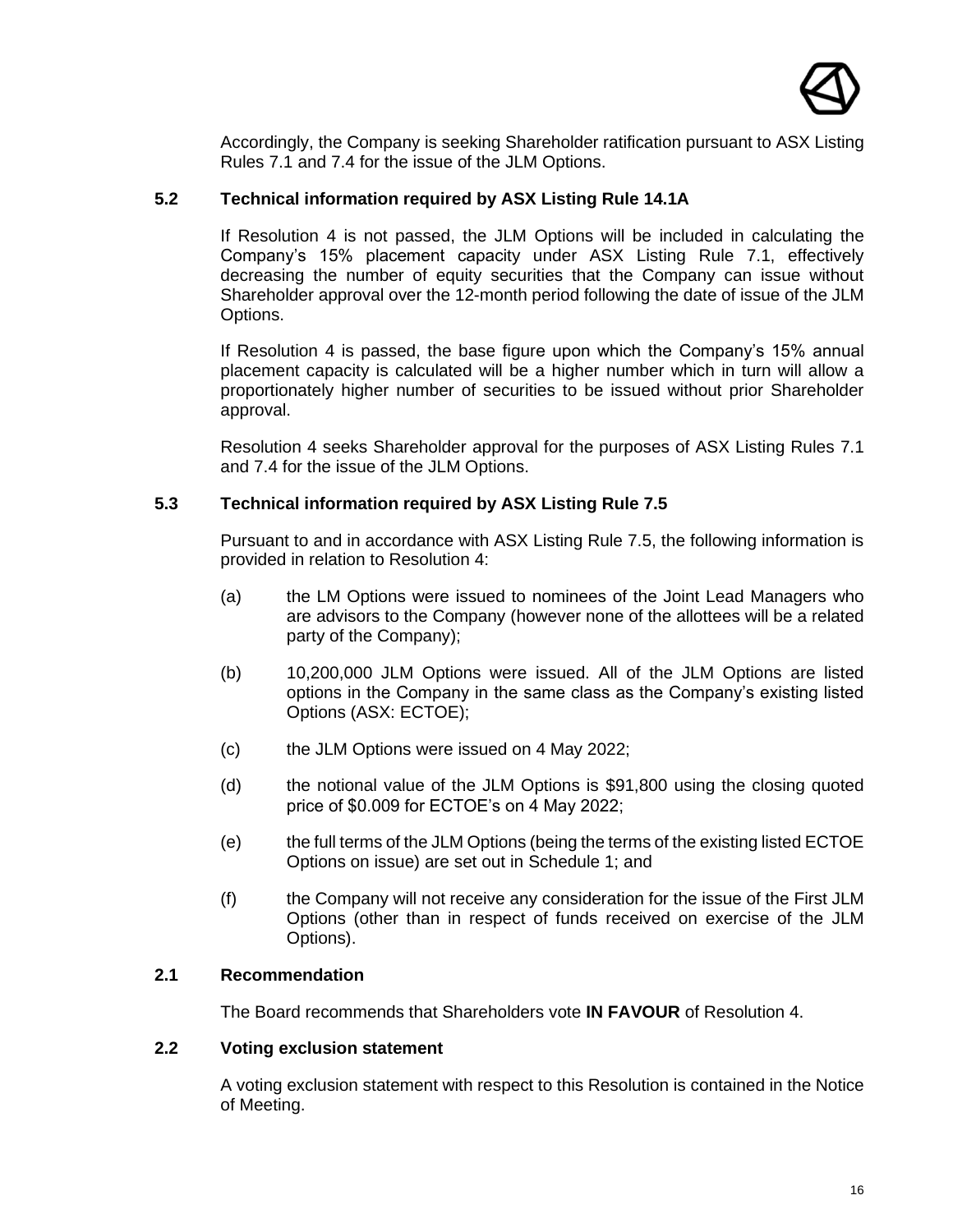

#### **6. RESOLUTION 5 – APPROVAL OF THE ISSUE OF DIRECTOR OPTIONS TO MR JAMES BLACKBURN**

#### **6.1 General**

The Company proposes, subject to obtaining Shareholder approval, to issue a total of 40,000,000 Options to Mr James Blackburn (**Director Options**) under the Employee Incentive Plan and on the terms as set out in in this Notice and Explanatory Statement.

The objective of the issue of the Director Options and of this Resolution 5 is to provide Mr Blackburn with a mechanism to participate in the development of the Company and an incentive for his involvement with, and commitment to, the Company.

#### **6.2 ASX Listing Rule 10.14**

ASX Listing Rule 10.14 requires shareholder approval to be obtained where an entity issues, or agrees to issue, securities under an employee incentive scheme to a director of the entity, an associate of the director, or a person whose relationship with the entity, director or associate of the director is, in ASX's opinion, such that approval should be obtained.

If Resolution 5 is passed, the Company will be able to proceed with the issue of the Director Options to Mr James Blackburn.

If Resolution 5 is not passed, the Company will not be able to proceed with the issue of the Director Options to Mr James Blackburn, and will compensate him with a payment of \$50,000 in cash (in addition to his remuneration specified in clause [6.4\(c\)\)](#page-17-0).

#### **6.3 Section 208 of the Corporations Act**

Section 208 of the Corporations Act requires that for a public company, or an entity that the public company controls, to give a financial benefit to a related party of the public company, the public company or entity must:

- (a) obtain the approval of the public company's members in the manner set out in sections 217 to 227 of the Corporations Act; and
- (b) give the benefit within 15 months following such approval,

unless the giving of the financial benefit falls within an exception set out in sections 210 to 216 of the Corporations Act. One of the exceptions is where the benefit constitutes reasonable remuneration as an officer or employee of the company.

The grant of the Director Options constitutes giving a financial benefit and Mr James Blackburn is a related party of the Company by virtue of Mr James Blackburn being a Director of the Company.

The Company's Remuneration and Nomination Committee has reviewed the fees to be paid to Mr James Blackburn and has as part of that review recommended the issue of the Director Options as being reasonable remuneration having regard to the responsibilities involved in the office and the functions to be performed by him.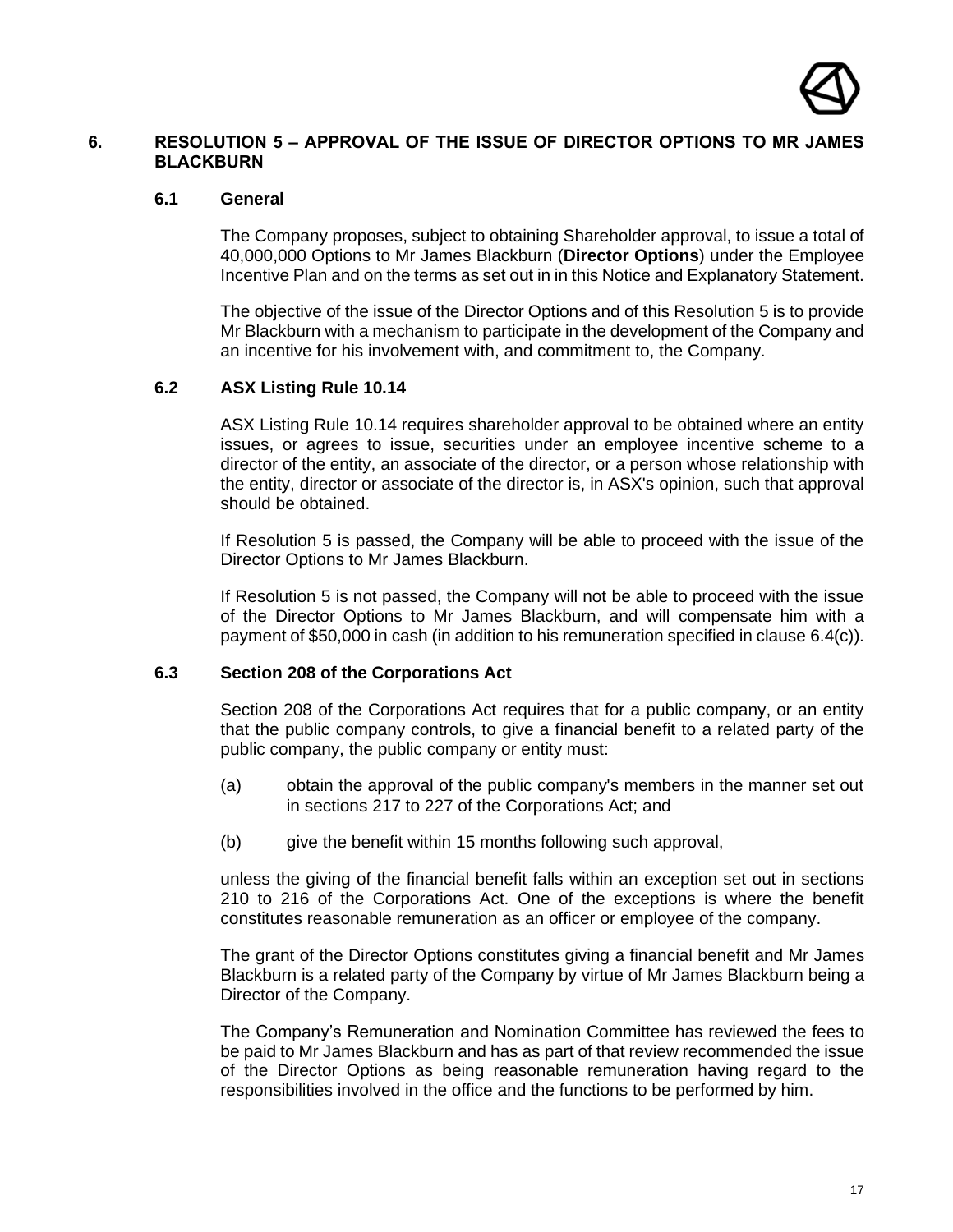

#### **6.4 Technical information required by ASX Listing Rules 10.14 and 10.15 and other information**

Pursuant to and in accordance with the requirements of ASX Listing Rules 10.14 and 10.15, and in the interests of providing shareholders with other information regarded by the Directors as being good practice the following information is provided in relation to the proposed issue of Director Options.

#### **Listing Rules 10.14 and 10.15**

- (a) Mr James Blackburn is a director of the Company and therefore falls into the category in ASX Listing Rule 10.14.1;
- (b) the number of Director Options to be issued to Mr James Blackburn is 40,000,000;
- <span id="page-17-0"></span>(c) Mr James Blackburn currently receives a remuneration package of \$50,000 per annum in respect of his role as a non-executive Director of the Company;
- (d) no securities have previously been issued to either Mr James Blackburn under the Employee Incentive Plan;
- (e) the Director Options are not fully paid ordinary securities. A summary of the terms of the Director Options is included in [Schedule 2.](#page-25-0) Other terms and conditions of the Director Options are set out in the Employee Inventive Plan, the terms of which are summarised in [Schedule 3;](#page-28-0)
- (f) the Director Options will be issued to Mr James Blackburn no later than 1 month after the date of the Meeting (or such later date as permitted by any ASX waiver or modification of the ASX Listing Rules);
- (g) the Director Options will be granted for nil cash consideration however Mr James Blackburn will be required to pay the exercise price of \$0.050 per Director Option in order to acquire Shares upon exercise of the Director Options. Accordingly, no funds will be raised from the issue of the Director Options but \$0.050 will be raised on exercise of the Options;
- (h) the Director Options will be subject to vesting conditions linked to the Company's VWAP (see the terms and conditions of the Director Options in [Schedule 2\)](#page-25-0);
- (i) the Director Options will be issued under the Employee Incentive Plan. A summary of the material terms of the Employee Incentive Plan is set out in Schedule 3:
- (j) no loan will be provided to the Mr James Blackburn in relation to the acquisition of the Director Options;
- (k) details of any securities issued under the Employee Incentive Plan will be published in the Company's annual report relating to the period in which they were issued, along with a statement that the approval for the respective issue was obtained under ASX Listing Rule 10.14;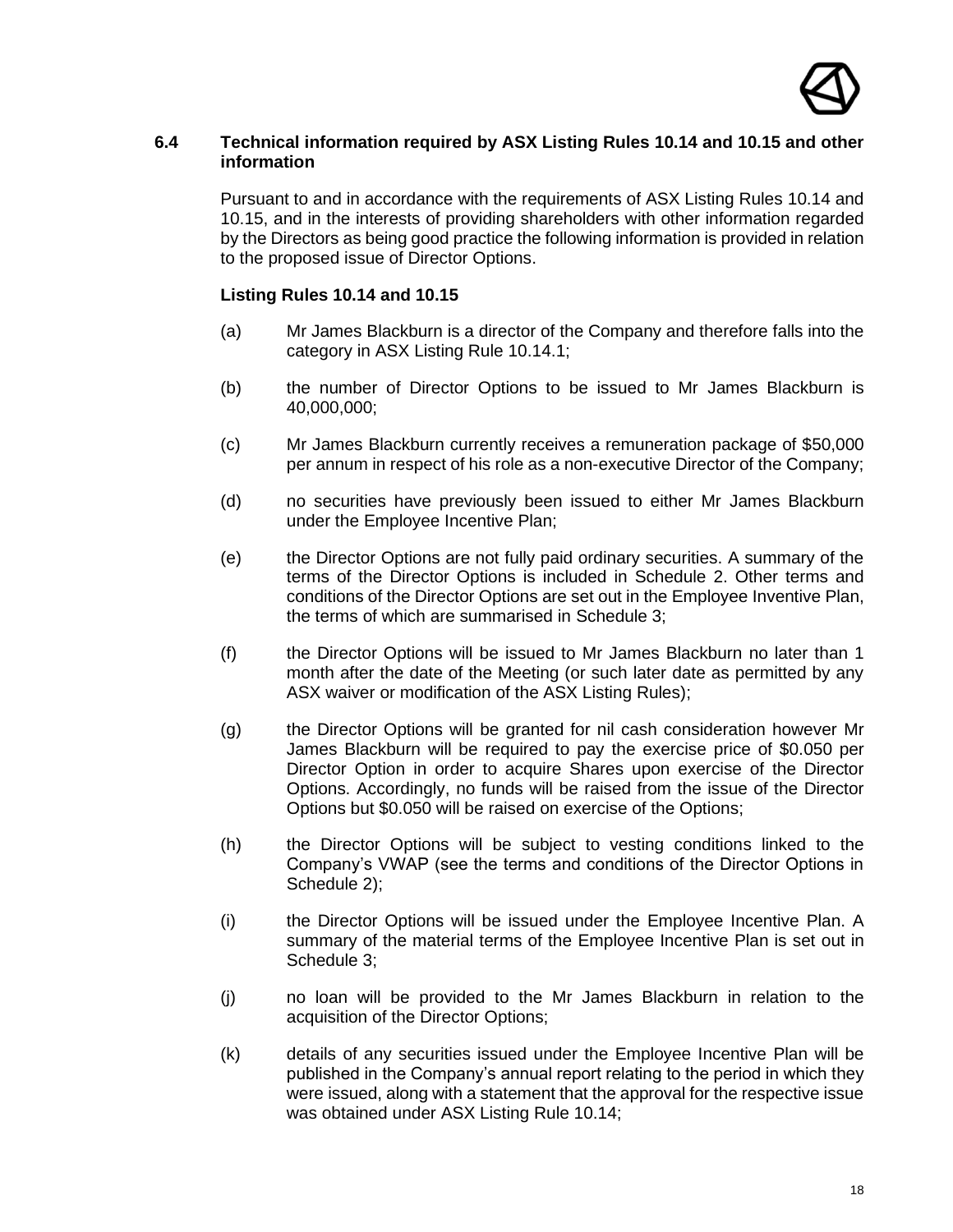

(l) any additional persons covered by ASX Listing Rule 10.14 who become entitled to participate in an issue of securities under the Employee Incentive Plan, will not participate until approval is obtained;

#### **Other information**

(m) the relevant interests of Mr James Blackburn in securities of the Company as at the date of this Notice is set out below:

| <b>Related party (Mr James Blackburn)</b> | <b>Securities</b> |
|-------------------------------------------|-------------------|
| Shares (ASX: ECT)                         | 2,500,001         |
| Options (ASX: ECTOE)                      | Nil               |

- (n) if the Director Options granted to Mr James Blackburn are exercised, a total of 40,000,000 Shares would be issued. This would increase the number of Shares on issue from 1,563,053,530 to 1,603,053,530 (assuming that no other Shares were issued) with the effect that the shareholding of existing Shareholders would be diluted by an aggregate of approximately 2.5%;
- (o) the market price for Shares during the term of the Director Options would normally determine whether or not the Director Options are exercised. If, at any time any of the Director Options are exercised and the Shares are trading on ASX at a price that is higher than the exercise price of the Director Options, there may be a perceived cost to the Company;
- (p) the trading history of the Shares on ASX in the 12 months before the date of this Notice is set out below:

|                | <b>Date</b>       | <b>Price</b> |
|----------------|-------------------|--------------|
| <b>Highest</b> | 16 November 2021  | \$0.097      |
| Lowest         | 28 September 2021 | \$0.009      |
| Last           | 20 May 2022       | \$0.022      |

- (q) Mr Glenn Fozard, Mr Jason Marinko and Mr Tim Wise (each a Director of the Company) recommend that Shareholders vote in favour of Resolution 5 for the following reasons:
	- (i) the grant of the Director Options to Mr James Blackburn will align the interests of Mr James Blackburn with those of Shareholders;
	- (ii) the grant of the Director Options is a reasonable and appropriate method to provide cost effective remuneration as the non-cash form of this benefit will allow the Company to spend a greater proportion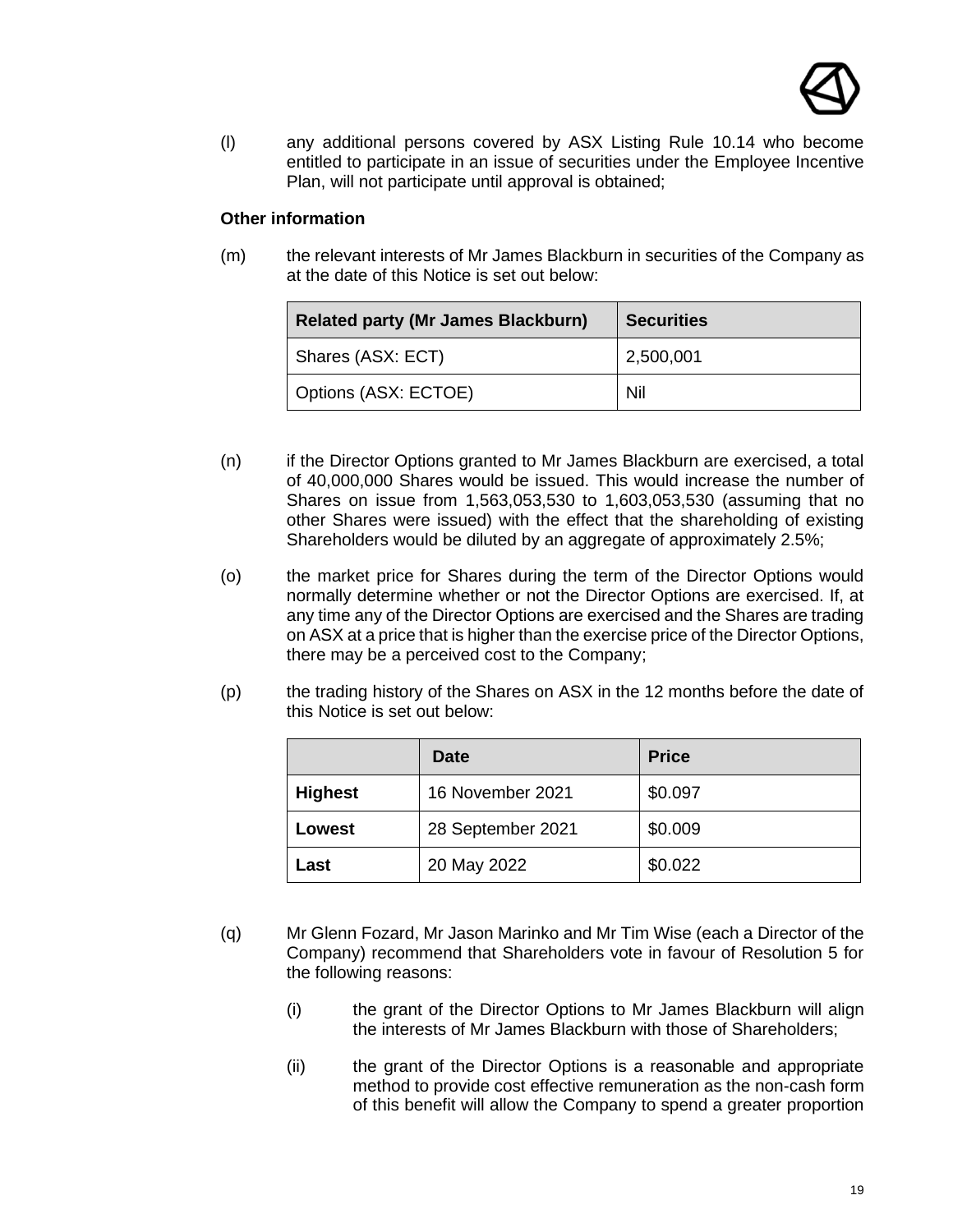

of its cash reserves on its operations than it would if alternative cash forms of renumeration were given to Mr James Blackburn; and

- (iii) it is not considered that there are any significant opportunity costs to the Company or benefits foregone by the Company in granting the Director Options upon the terms proposed;
- (r) Mr James Blackburn declines to make a recommendation to Shareholders in relation to Resolution 5 due to his material personal interest in the outcome of Resolution 5 on the basis that Mr James Blackburn is to be granted Director Options should Resolution 5 be passed;
- (s) in forming their recommendations, each Director considered the experience of Mr James Blackburn, the current market price of the Shares, the current market practices when determining the number of Director Options to be granted as well as the exercise price and expiry date of those Director Options; and
- (t) The notional value of the Director Options is approximately \$360,000 (see the valuation in [Schedule 4](#page-31-0) which includes the assumptions underlying the valuation);
- (u) the Board is not aware of any other information that would be reasonably required by Shareholders to allow them to make a decision whether it is in the best interests of the Company to pass Resolution 5.

#### **6.5 ASX Listing Rules 7.1 and 7.2**

Approval pursuant to ASX Listing Rule 7.1 is not required in order to issue the Director Options to Mr James Blackburn as approval is being obtained under ASX Listing Rule 10.14 (Exception 13 under ASX Listing Rule 7.2). Accordingly, the issue of Director Options to Mr James Blackburn will not be included in the 15% calculation of the Company's annual placement capacity pursuant to ASX Listing Rule 7.1.

#### **6.6 Recommendation**

The Board recommends that Shareholders vote **IN FAVOUR** of Resolution 5.

#### **6.7 Voting exclusion statement**

A voting exclusion statement with respect to this Resolution is contained in the Notice of Meeting.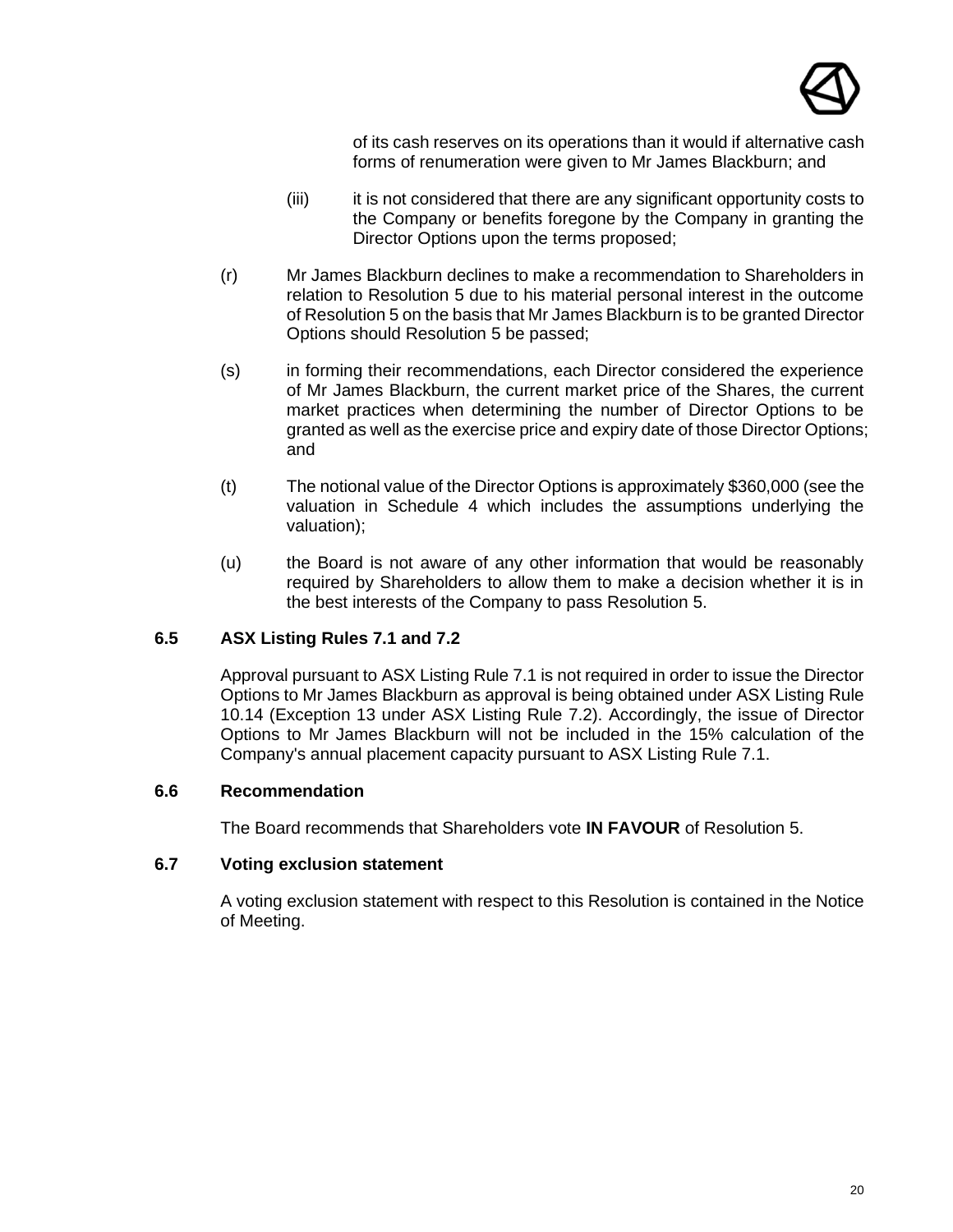#### **1. GLOSSARY**

| <b>AEST</b>                                                         | <b>Australian Eastern Standard Time</b>                                                                                                                                              |
|---------------------------------------------------------------------|--------------------------------------------------------------------------------------------------------------------------------------------------------------------------------------|
| <b>ASIC</b>                                                         | <b>Australian Securities and Investments</b><br>Commission                                                                                                                           |
| <b>ASX</b>                                                          | ASX Limited (ACN 008 624 691) or, where the<br>context requires, the Australian Securities<br>Exchange operated by ASX Limited                                                       |
| <b>ASX Listing Rules or Listing</b><br><b>Rules</b>                 | The Official Listing Rules of ASX                                                                                                                                                    |
| <b>Board</b>                                                        | Board of directors of the Company                                                                                                                                                    |
| <b>Chairman</b>                                                     | Chairman of the Meeting who, under the<br>Company's Constitution, will be the chairman of<br>the Board of Directors or, should he be unwilling<br>or unable to act, another Director |
| <b>Constitution</b>                                                 | The Company's constitution                                                                                                                                                           |
| <b>Company or Environmental</b><br><b>Clean Technologies or ECT</b> | Environmental Clean Technologies Limited (ACN<br>009 120 405)                                                                                                                        |
| <b>Company Secretary</b>                                            | A company secretary of the Company                                                                                                                                                   |
| <b>Corporations Act</b>                                             | Corporations Act 2001 (Cth)                                                                                                                                                          |
| <b>Director</b>                                                     | A director of the Company                                                                                                                                                            |
| <b>Director Options</b>                                             | Has the meaning given to it in section 1.1                                                                                                                                           |
| <b>Employee Incentive Plan</b>                                      | Has the meaning given to it in section 1.1                                                                                                                                           |
| <b>Explanatory Statement</b>                                        | The Explanatory statement accompanying the<br>Notice of Meeting                                                                                                                      |
| <b>Extraordinary General Meeting</b><br>or Meeting                  | The extraordinary general meeting of the<br>Company to be held on 24 June 2022                                                                                                       |
| <b>First Tranche Placement</b><br><b>Options</b>                    | Has the meaning given to it in section 1.1                                                                                                                                           |
| <b>JLM Options</b>                                                  | Has the meaning given to it in section 1.1                                                                                                                                           |
| <b>Joint Lead Managers</b>                                          | Has the meaning given to it in section 1.1                                                                                                                                           |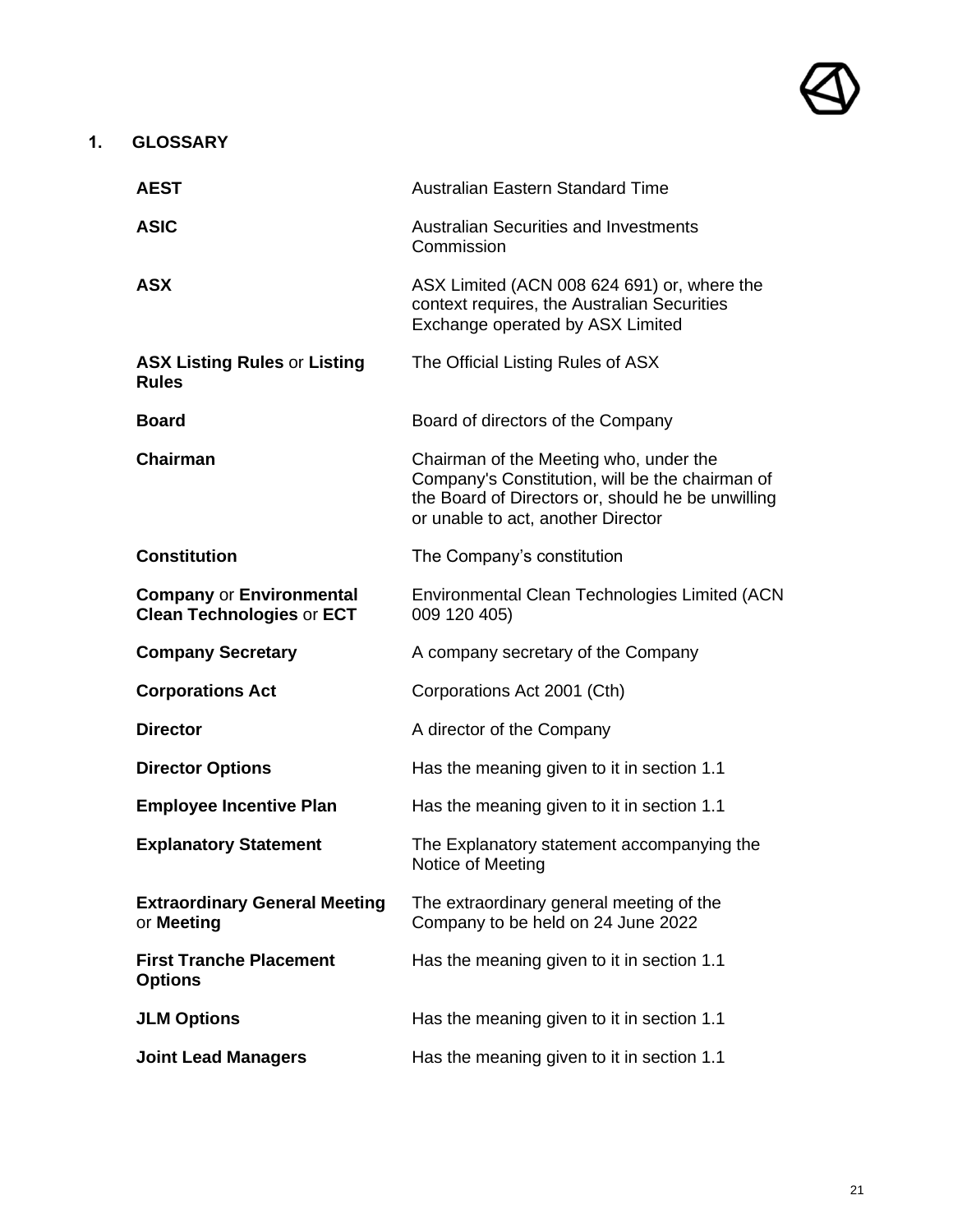

| <b>Notice of General Meeting or</b><br>Notice of Meeting or Notice or<br><b>Notice</b> | The notice of General Meeting to which this<br><b>Explanatory Statement is attached</b>                                    |
|----------------------------------------------------------------------------------------|----------------------------------------------------------------------------------------------------------------------------|
| <b>Official List</b>                                                                   | The official list of the ASX                                                                                               |
| <b>Option</b>                                                                          | Listed options in the existing class of the<br>Company's options (ASX: ECTOE)                                              |
| <b>Placement</b>                                                                       | Has the meaning given to it in section 1.1                                                                                 |
| <b>Placement Shares</b>                                                                | Has the meaning given to it in section 1.1                                                                                 |
| <b>Proxy Form</b>                                                                      | The proxy form enclosed with this Notice of<br>Meeting                                                                     |
| <b>Resolution</b>                                                                      | A resolution included in the Notice of General<br>Meeting                                                                  |
| <b>Second Tranche Placement</b><br><b>Options</b>                                      | Has the meaning given to it in section 1.1                                                                                 |
| <b>Securities</b>                                                                      | shares, options, securities convertible into share<br>or rights to shares or options that may be granted<br>by the Company |
| <b>Share</b>                                                                           | A fully paid ordinary shares in the capital of the<br>Company (ASX: ECT)                                                   |
| <b>Share Registry</b>                                                                  | <b>Automic Pty Ltd</b>                                                                                                     |
| <b>Shareholder</b>                                                                     | A person who holds Shares in the Company                                                                                   |
| <b>Shareholder Question Form</b>                                                       | The Shareholder question form enclosed with this<br>Notice of Meeting and on the Company's website                         |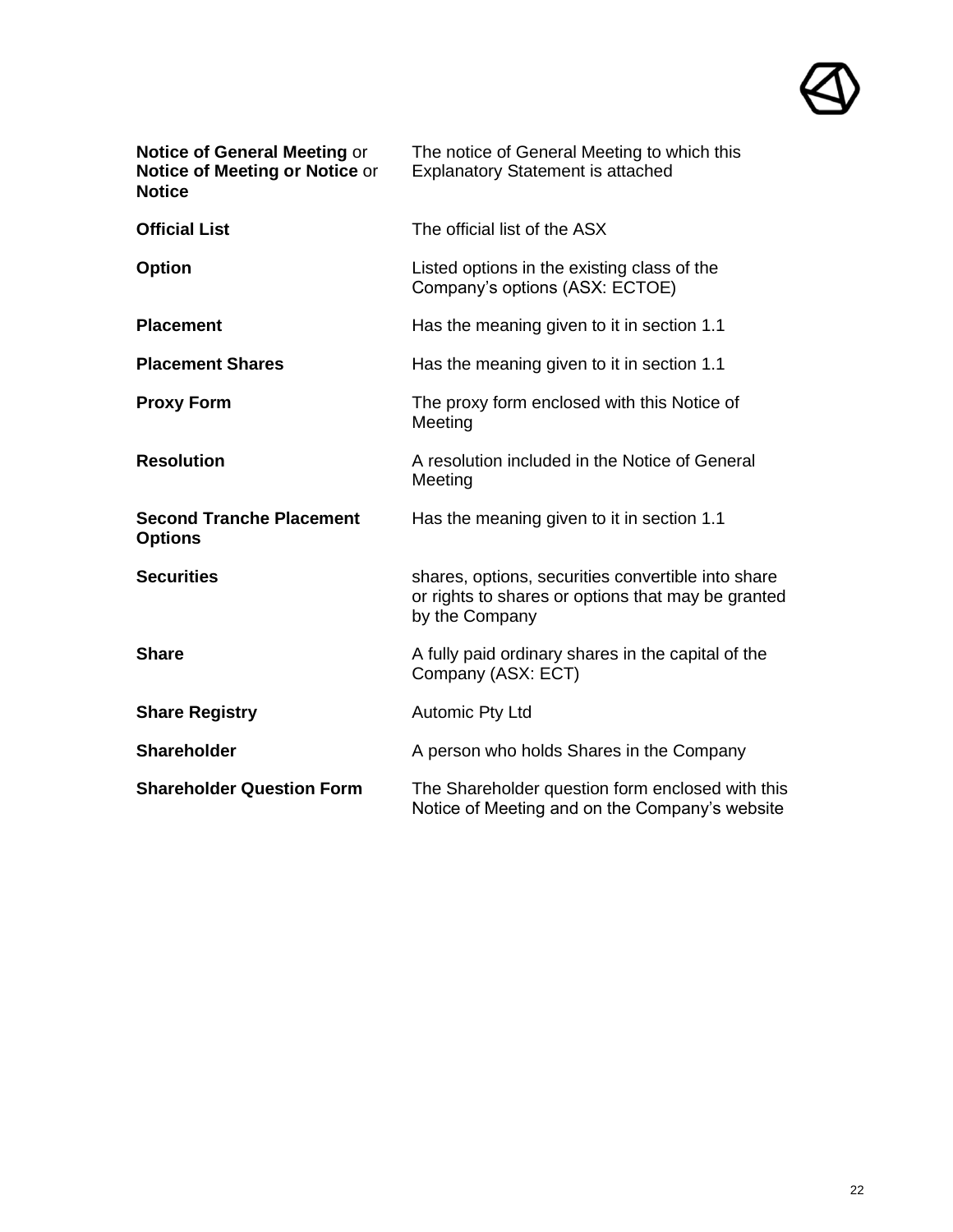

## **SCHEDULE 1**

## <span id="page-22-0"></span>**TERMS OF THE FIRST TRANCHE PLACEMENT OPTIONS, SECOND TRANCHE PLACMENT OPTIONS AND JLM OPTIONS (BEING THE TERMS OF THE COMPANY'S EXISTING CLASS OF LISTED OPTIONS ASX: ECTOE ON ISSUE)**

#### **1. TERMS USED IN THIS SECTION**

**Exercise Price** means \$0.03;

**Expiry Date** means 23 February 2023;

**Holder** means a holder of an Options;

**Register** means the register of Holders kept by the Company; and

**Pro rata Issue** has the meaning given to it in Chapter 19 of the ASX Listing Rules.

#### **2. ENTITLEMENT ON EXERCISE OF NOTICE**

Subject to these conditions, each Option entitles the Holder to subscribe for and be allotted 1 Share upon the exercise of the Option and payment to the Company of the Exercise Price at any time prior to the Expiry Date.

#### **3. NOTICE OF EXERCISE**

The Holder may at any time before the Expiry Date give a notice (**Exercise Notice**) to the Company requiring the Company to issue Shares on exercise of the Options.

An Exercise Notice must be in writing and must be delivered to the registered office of the Company (or such other place as the Company may notify Holders in writing) together with payment of the Exercise Price for each of the Options exercised.

The directors of the Company may prescribe the form of an Exercise Notice, which must be given by a Holder in order to exercise an Option.

Holders may exercise all their Options at once or may exercise parcels of their Options which are multiples of \$1,000 (or such lower multiple as the Company permits in its absolute discretion).

#### **4. ISSUE OF SHARES**

On exercise of any Options, the Company must allot to the Holder the number of Shares for which the Options are exercised at the Exercise Price.

The Company must allot the Shares within 5 Business Days of receipt of the Exercise Notice.

An Exercise Notice is only effective when the Company has received the full amount of the Exercise Price for the Options exercised in cash or cleared funds.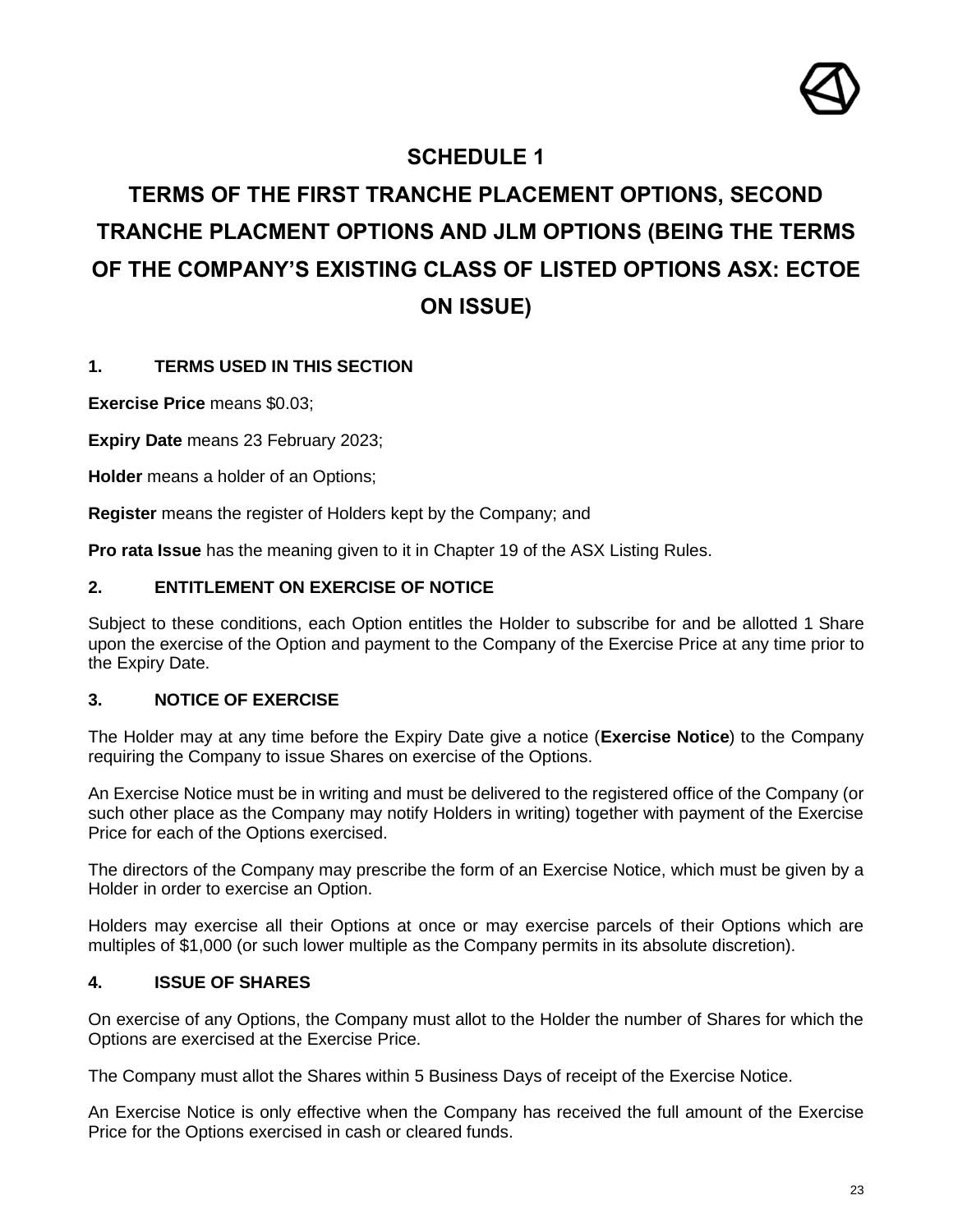

#### **5. UNCERTIFIED HOLDING STATEMENTS**

The Company must send to the Holder a holding statement or other statement in respect of the Options so held and any Shares issued on exercise of those Options within the time and in accordance with the applicable provisions of the ASX Listing Rules, ASX Settlement Operating Rules and the constitution of the Company.

If required by the ASX Listing Rules, the Company must tell the Holder in writing of the Exercise Price and Expiry Date of the Options within the time prescribed by the ASX Listing Rules after the first holding statement or other statement is sent.

#### **6. RANKING OF SHARES ALLOTTED ON EXERCISE**

Shares allotted upon exercise of Options will rank equally in all respects with all other issued Shares from the date of allotment and will be held subject to the constitution of the Company.

#### **7. LAPSE**

Any Option which has not been exercised by 5.00 pm (AEST) on the Expiry Date will lapse.

An Exercise Notice is not effective if it is received by the Company after the expiration of the Exercise Period.

#### **8. QUOTATION OF SHARES**

If Shares in the Company are quoted on ASX at the time of exercise of the Options, the Company will make application to ASX for the number of Shares as corresponds to the number of Options exercised within 5 Business Days of the allotment of those Shares.

#### **9. NEW, BONUS AND PRO RATA ISSUES**

Except as expressly set out in these conditions, a Holder does not have any right to change the Exercise Price of an Option or the number of Shares over which an Option can be exercised.

If the Company offers Shares by way of a Pro-rata Issue (except a Bonus Issue) to the holders of Shares (whether renounceable or non-renounceable), the Exercise Price of an Option will be reduced in accordance with the formula set out in ASX Listing Rule 6.22.2.

If there is a Bonus Issue to the holders of Shares in the Company then the number of Shares over which each Option is exercisable will be increased by the number of Shares which the Holder would have received under the Bonus Issue if the Option had been exercised before the record date for the Bonus Issue.

In the event of any reorganisation including subdivision, consolidation, reduction, return or cancellation of the issued capital of the Company on or prior to the Expiry Date, the rights of a Holder will be changed to the extent necessary to comply with the applicable ASX Listing Rules governing reorganisations in force at the time of the reorganisation.

#### **10. REGISTER OF HOLDERS OF OPTIONS**

The Company will keep and maintain, or cause to be kept and maintained, a register of Holders of Options.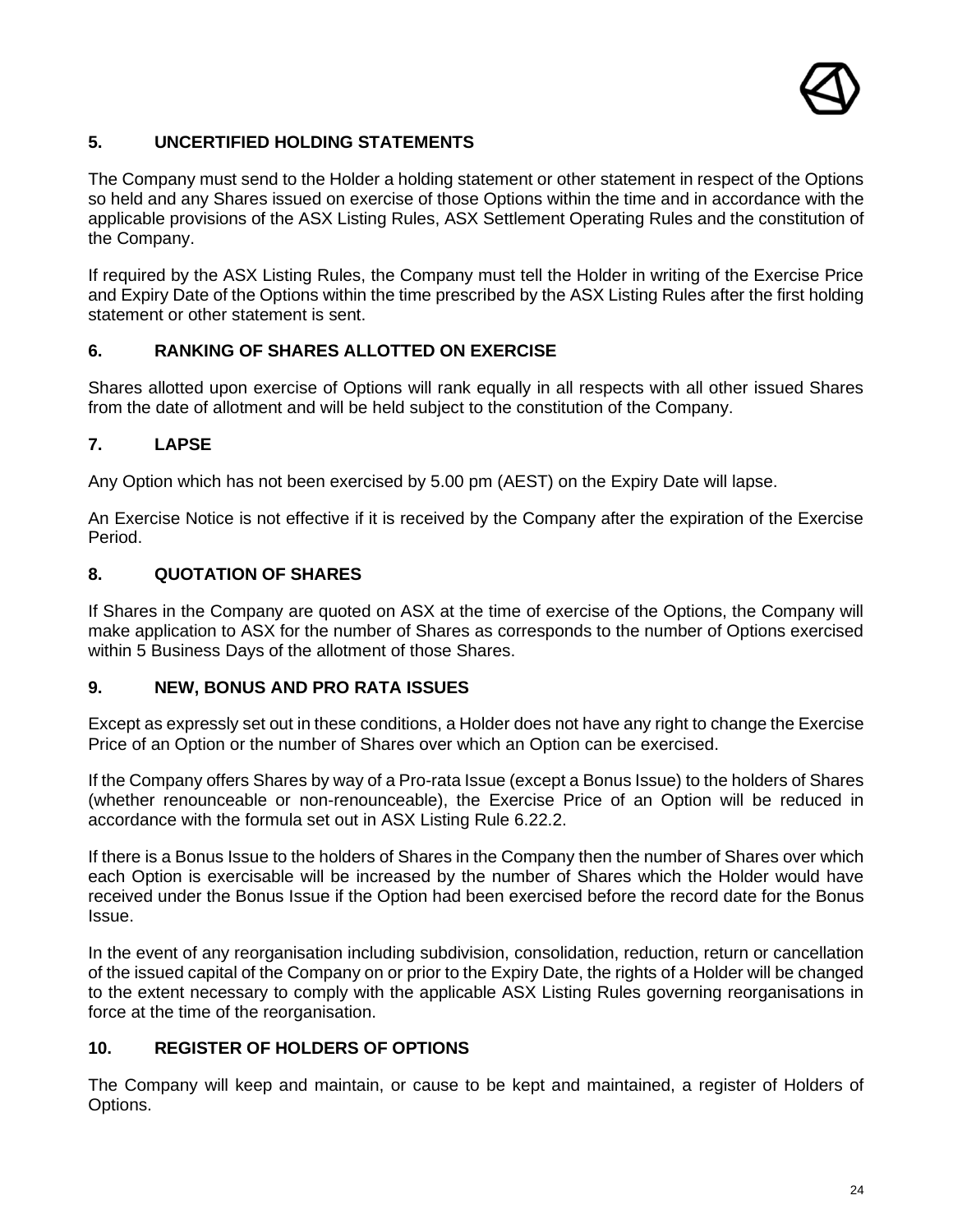

The Company must ensure that the Register is maintained in compliance with the Corporations Act and all other applicable rules and requirements.

#### **11. TRANSFERS OF OPTIONS**

Subject to the constitution of the Company, ASX Listing Rules and ASX Settlement Operating Rules, all Options are transferable.

The provisions of constitution of the Company relating to a transfer of Shares apply, with necessary alterations, to a transfer of Options.

#### **12. HOLDERS BOUND BY CONSTITUTION**

A Holder is bound by these conditions and the constitution of the Company.

#### **13. WAIVER AND VARIATION**

Subject to the ASX Listing Rules, ASX Settlement Operating Rules and the constitution of the Company, the directors of the Company may by resolution:

- waive strict compliance with any of these conditions in this section; or
- add to, vary or otherwise change any of these conditions for any reason including to ensure compliance with the ASX Listing Rules either generally in relation to all Holders or as they apply to a particular Holder.

Any waiver, addition, variation or other change under this section must not be made unless:

- any Holder effected by the waiver, addition, variation or other change so consents in writing; or
- the directors of the Company reasonably consider that the waiver, addition, variation or other change is required to ensure compliance with the ASX Listing Rules, or any law or requirement binding on the Company or does not adversely affect a Holder's rights under these conditions.

#### **NOTICE OF EXPIRY**

The Company will send a Holder before the Expiry Date of the Options any notice required by the ASX Listing Rules to be sent to Holders.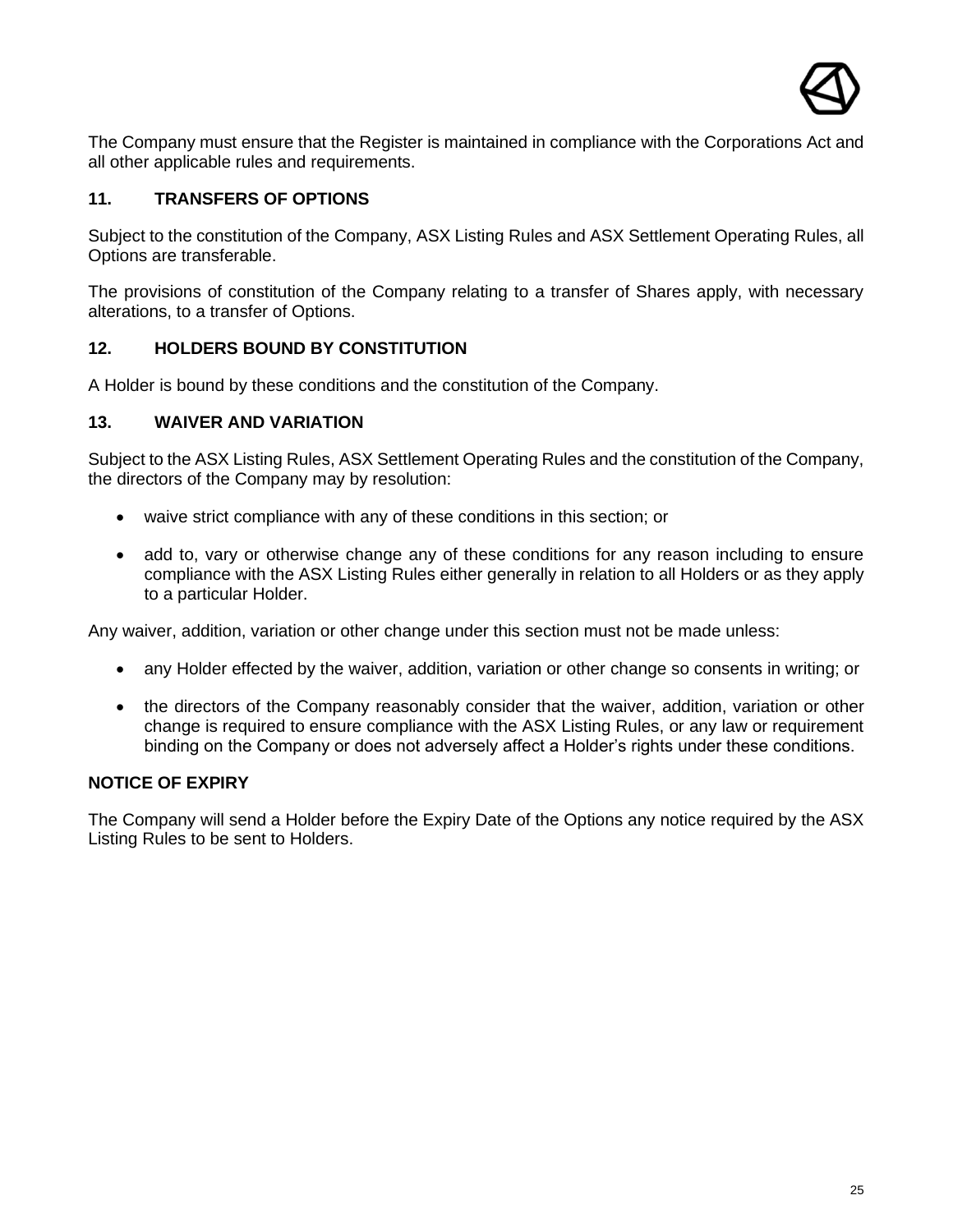

## **SCHEDULE 2**

## **TERMS OF THE DIRECTOR OPTIONS**

#### <span id="page-25-0"></span>**1. Terms used in this section**

- 1.1 **Bonus Issue** has the meaning given to it in Chapter 19 of the ASX Listing Rules.
- 1.2 **Exercise Price** means \$0.05.
- 1.3 **Holder** means a holder of an Option.
- 1.4 **Option** means an option to acquire a fully paid ordinary share in the Company.
- 1.5 **Pro rata Issue** has the meaning given to it in Chapter 19 of the ASX Listing Rules.
- 1.6 **VWAP** means the Volume Weighted Share Price of the Company.
- 1.7 **Register** means the register of Holders kept by the Company.
- 2. **Expiry Date and Vesting Conditions**: Each Option has the following expiry date (Expiry Date) and vesting conditions (**Vesting Conditions**):

| <b>Tranche</b> | Percentage of<br><b>Options to Vest</b> | <b>Vesting Condition</b>                                                                                                                    | <b>Expiry Date</b>                |
|----------------|-----------------------------------------|---------------------------------------------------------------------------------------------------------------------------------------------|-----------------------------------|
| A              | 25% (10,000,000)                        | Vest 12 months from<br>date of grant                                                                                                        | 3 years from the date<br>of grant |
| B              | 25% (10,000,000)                        | Vest no earlier than<br>12 months from date<br>of grant if the 20-day<br>VWAP is \$0.060 or<br>higher at any time<br>prior to expiry        | 3 years from the date<br>of grant |
| C              | 25% (10,000,000)                        | Vest no earlier than<br>12 months from date<br>of grant if the 20-day<br><b>VWAP</b> is \$0.080 or<br>higher at any time<br>prior to expiry | 3 years from the date<br>of grant |
| D              | 25% (10,000,000)                        | Vest no earlier than<br>12 months from date<br>of grant if the 20-day<br><b>VWAP is \$0.100 or</b><br>higher at any time<br>prior to expiry | 3 years from the date<br>of grant |

3. **Exercise Period**: Each Option is exercisable at any time prior to the Expiry Date (Exercise Period) upon the achievement of each of the vesting of the Vesting Conditions. After this time, any unexercised Options will automatically lapse.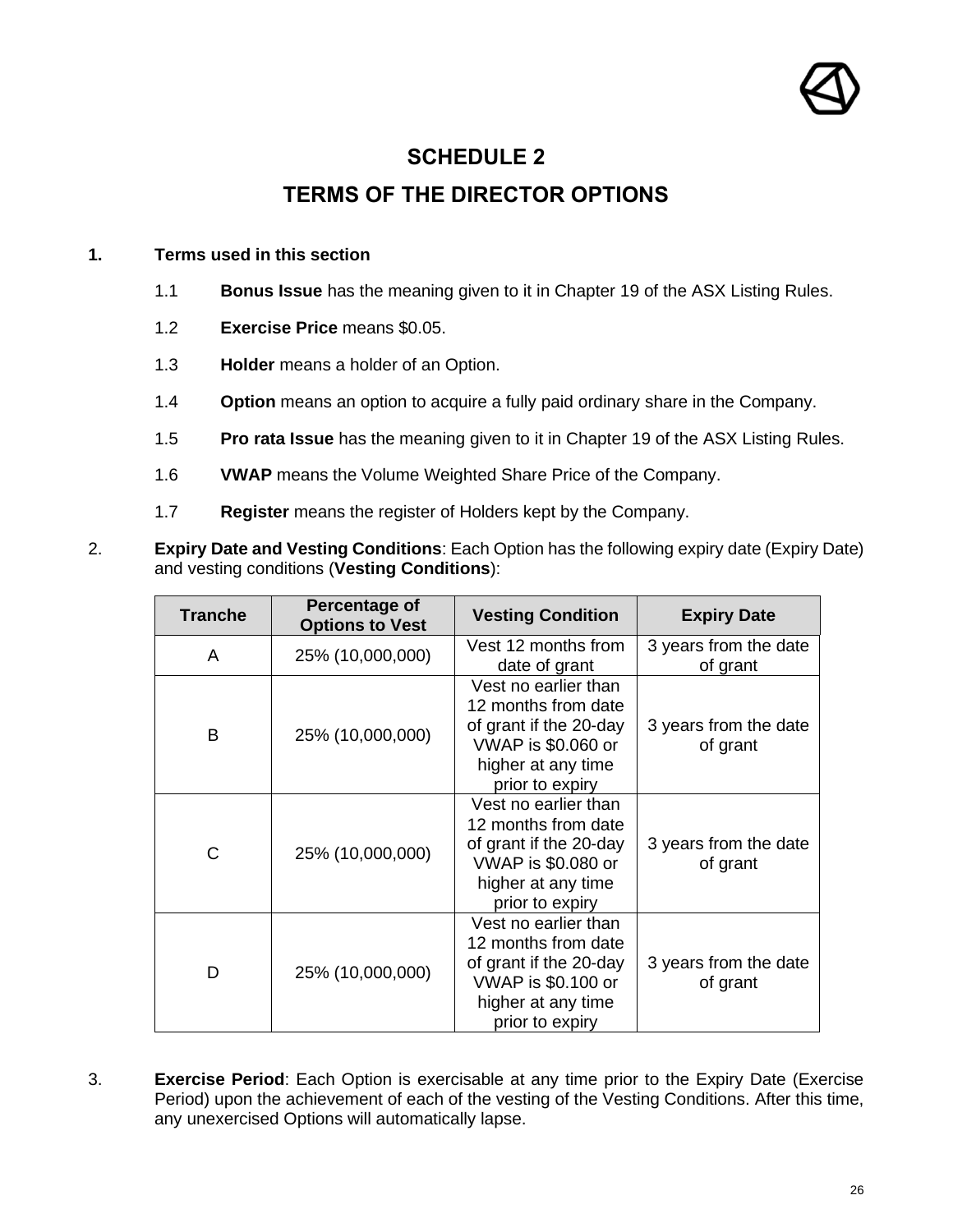

- 4. **Exercise Notice**: The Holder may at any time before the Expiry Date upon the achievement of a Vesting Condition give a notice (**Exercise Notice**) to the Company requiring the Company to issue Shares on exercise of the Options. An Exercise Notice must be in writing and must be delivered to the registered office of the Company (or such other place as the Company may notify Holders in writing) together with payment of the Exercise Price for each of the Options exercised. The directors of the Company may prescribe the form of an Exercise Notice, which must be given by a Holder in order to exercise an Option. Holders may exercise all their Options at once or may exercise parcels of their Options which are multiples of \$1,000 (or such lower multiple as the Company permits in its absolute discretion).
- 5. Issue of Shares: Within 5 business days after the later of the following:
	- 5.1 receipt by the Company of an Exercise Notice of vested Option; and
	- 5.2 when excluded information in respect to the Company (as defined in section 708A(7) of the Corporations Act) (if any) ceases to be excluded information (if there is no such information the relevant date will be 5 business days after the date of receipt of an Exercise Notice as set out in clause (1) immediately above),

the Company will:

- 5.3 allot and issue the Shares pursuant to the vesting of the Options; and
- 5.4 as soon as reasonably practicable and if required, give ASX a notice that complies with section 708A(5)(e) of the Corporations Act, or, if the Company is unable to issue such a notice, lodge with ASIC a prospectus prepared in accordance with the Corporations Act and do all such things necessary to satisfy section 708A(11) of the Corporations Act to ensure that an offer for sale of the Shares does not require disclosure to investors; and
- 5.5 apply for official quotation on ASX of Shares issued pursuant to the exercise of the Options.
- 6. **Ranking of Shares allotted on Exercise**: Shares allotted upon exercise of Options will rank equally in all respects with all other issued Shares from the date of allotment and issue and will be held subject to the constitution of the Company.
- 7. **Lapse:** The Options will lapse, and be cancelled, if:
	- 7.1 the Vesting Conditions are not satisfied prior to the Expiry Date;
	- 7.2 the holder ceases to be a Director or employee of the Company (as applicable) prior to the Expiry Date.
- 8. **Quotation of Shares**: If Shares in the Company are quoted on ASX at the time of exercise of the Options, the Company will make application to ASX for the number of Shares as corresponds to the number of Options exercised within 5 business days of the allotment of those Shares.
- 9. **New, Bonus and Pro Rata Issues**: Except as expressly set out in these conditions, a Holder does not have any right to change the Exercise Price of an Option or the number of Shares over which an Option can be exercised. If the Company offers Shares by way of a Pro rata Issue (except a Bonus Issue) to the holders of Shares (whether renounceable or non-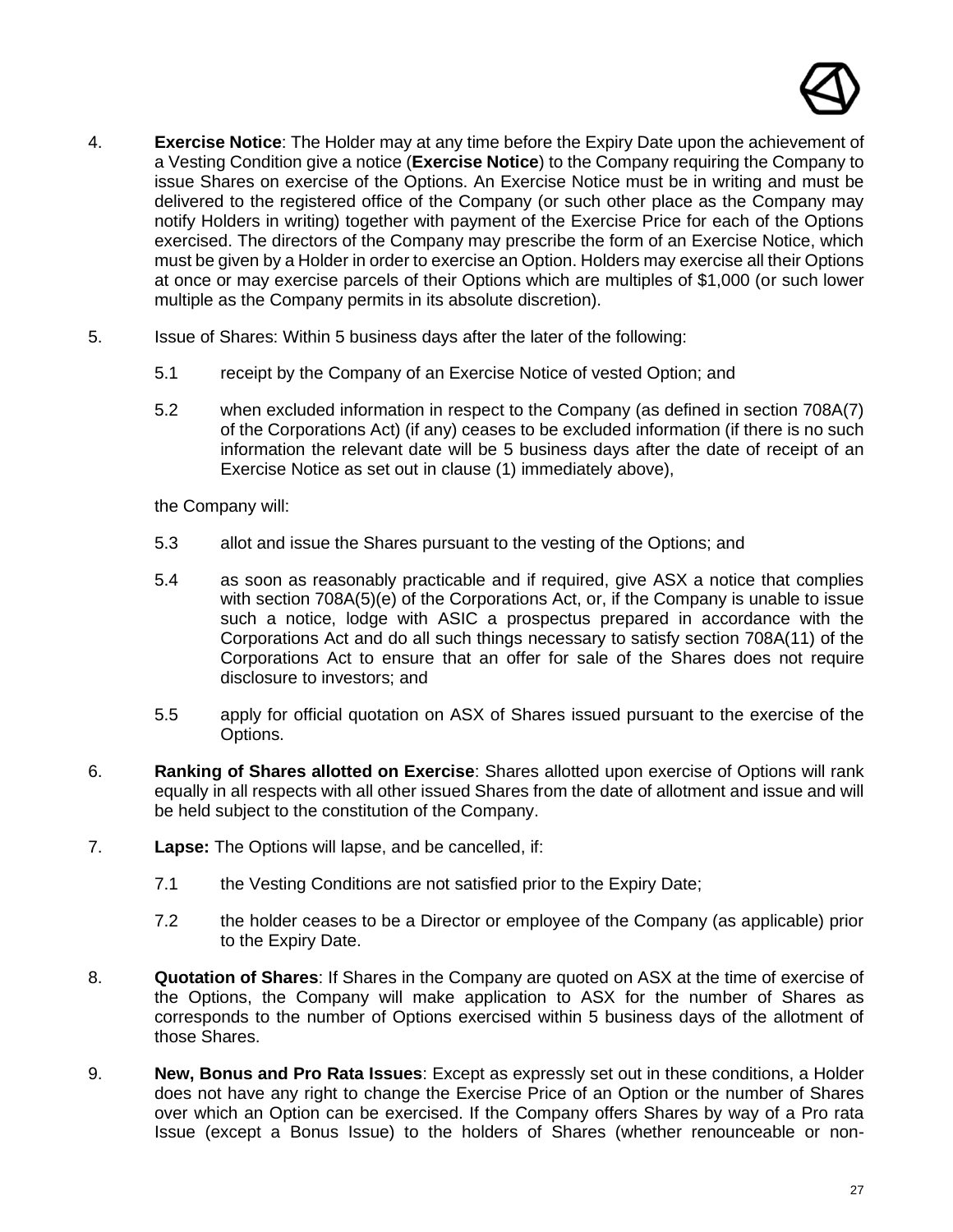

renounceable), the Exercise Price of an Option will be reduced in accordance with the formula set out in ASX Listing Rule 6.22.2. If there is a Bonus Issue to the holders of Shares in the Company, then the number of Shares over which each Option is exercisable will be increased by the number of Shares which the Holder would have received under the Bonus Issue if the Option had been exercised before the record date for the Bonus Issue. In the event of any reorganisation including subdivision, consolidation, reduction, return or cancellation of the issued capital of the Company on or prior to the Expiry Date, the rights of a Holder will be changed to the extent necessary to comply with the applicable ASX Listing Rules governing reorganisations in force at the time of the reorganisation.

- 10. **Register of Holder of Options**: The Company will keep and maintain, or cause to be kept and maintained, a register of Holders of Options. The Company must ensure that the Register is maintained in compliance with the Corporations Act and all other applicable rules and requirements.
- 11. **Transfers of Options**: Subject to the constitution of the Company and ASX Listing Rules, all Options are transferable. The provisions of constitution of the Company relating to a transfer of Shares apply, with necessary alterations, to a transfer of Options.
- 12. **Holders bound by Constitution**: A Holder is bound by these conditions and the constitution of the Company.
- 13. **Waiver and Variation**: Subject to the ASX Listing Rules, ASX Settlement Operating Rules and the constitution of the Company, the Directors may by resolution:
	- 13.1 waive strict compliance with any of these conditions in this section; or
	- 13.2 add to, vary or otherwise change any of these conditions for any reason including to ensure compliance with the ASX Listing Rules either generally in relation to all Holders or as they apply to a particular Holder.

Any waiver, addition, variation or other change under this paragraph must not be made unless:

- 13.3 any Holder effected by the waiver, addition, variation or other change so consents in writing; or
- 13.4 the directors of the Company reasonably consider that the waiver, addition, variation or other change is required to ensure compliance with the ASX Listing Rules, or any law or requirement binding on the Company or does not adversely affect a Holder's rights under these conditions.
- 14. **Notice of Expiry**: The Company will send a Holder, before the Expiry Date of the Options, any notice required by the ASX Listing Rules to be sent to Holders.
- 15. **Quotation**: The Company will not seek official quotation of any Options.
- 16. **Shares Issued**: Shares issued on the exercise of the Options rank equally with all existing Shares.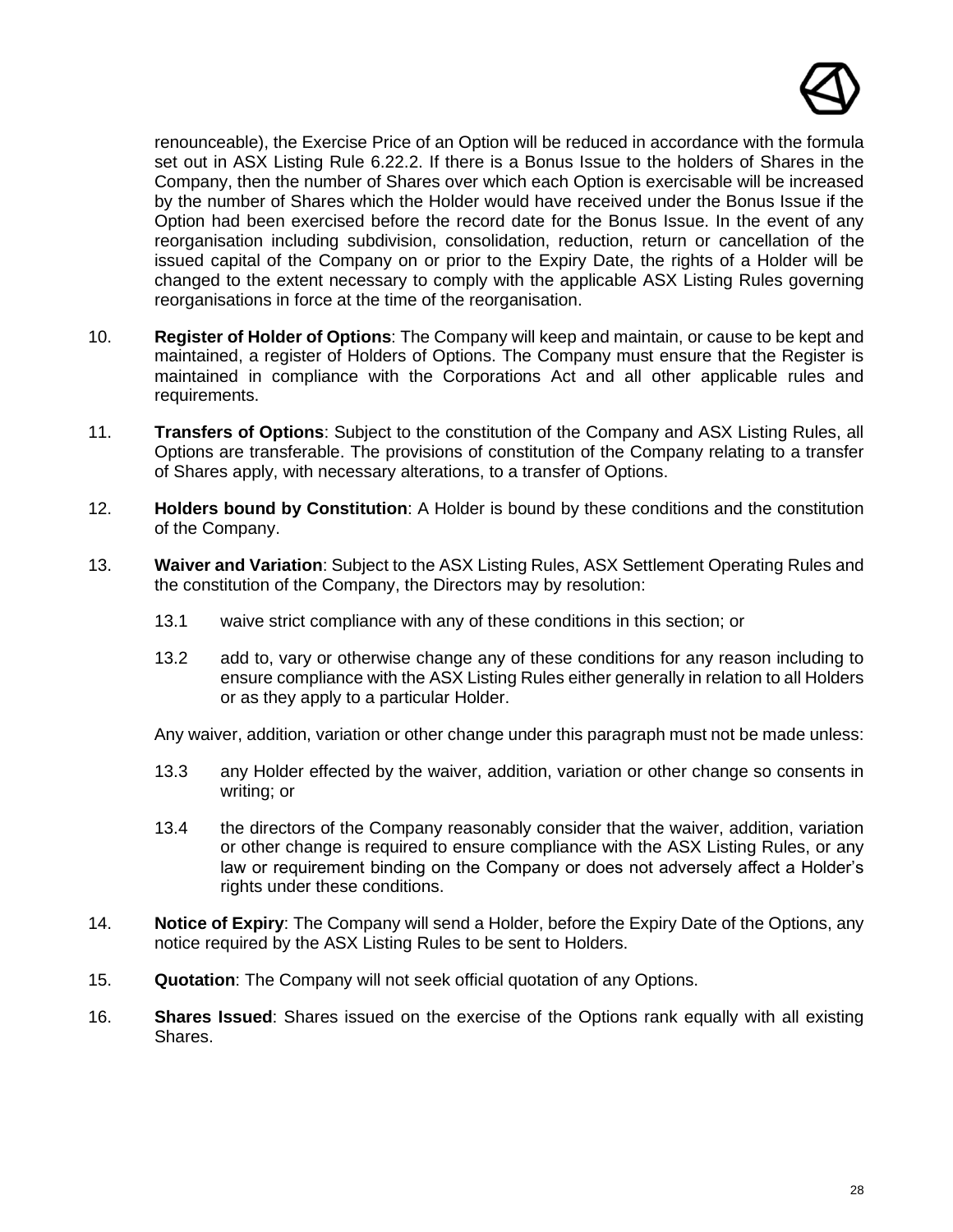

### **SCHEDULE 3**

## **TERMS OF EMPLOYEE INCENTIVE PLAN**

<span id="page-28-0"></span>The following is a summary of the material terms and conditions of the Employee Incentive Plan:

- 1. **Eligibility**: Participants in the Option Plan may be:
	- 1.1 a Director (whether executive or non-executive) of the Company and any associated body corporate of the Company (each a Group Company);
	- 1.2 a full or part time employee of any Group Company;
	- 1.3 a casual employee or contractor of a Group Company to the extent permitted by ASIC Class Order 14/1000 as amended or replaced (Class Order); or
	- 1.4 a prospective participant, being a person to whom the offer is made but who can only accept the offer if an arrangement has been entered into that will result in the person becoming a participant under subparagraphs (1), (2) or (3) above,

who is declared by the Board to be eligible to receive grants of Options under the Option Plan (**Eligible Participants**).

- 2. **Offer**: The Board may, from time to time, in its absolute discretion, make a written offer to any Eligible Participant (including an Eligible Participant who has previously received an offer) to apply for up to a specified number of Options, upon the terms set out in the Option Plan and upon such additional terms and conditions as the Board determines.
- 3. **Plan limit**: The Company must have reasonable grounds to believe, when making an offer, that the number of Shares to be received on exercise of Options offered under an offer, when aggregated with the number of Shares issued or that may be issued as a result of offers made in reliance on the Class Order at any time during the previous 3 year period under an employee incentive scheme covered by the Class Order or an ASIC exempt arrangement of a similar kind to an employee incentive scheme, will not exceed 5% of the total number of Shares on issue at the date of the offer.
- 4. **Issue price**: Unless the Options are quoted on the ASX, Options issued under the Option Plan will be issued for no more than nominal cash consideration.
- 5. **Vesting conditions**: An Option may be made subject to vesting conditions as determined by the Board in its discretion and as specified in the offer for the Option.
- 6. **Vesting**: The Board may in its absolute discretion (except in respect of a change of control occurring where vesting conditions are deemed to be automatically waived) by written notice to a Participant (being an Eligible Participant to whom Options have been granted under the Option Plan or their nominee where the Options have been granted to the nominee of the Eligible Participant (Relevant Person)), resolve to waive any of the vesting conditions applying to Options due to:
	- 6.1 special circumstances arising in relation to a Relevant Person in respect of those Options, being: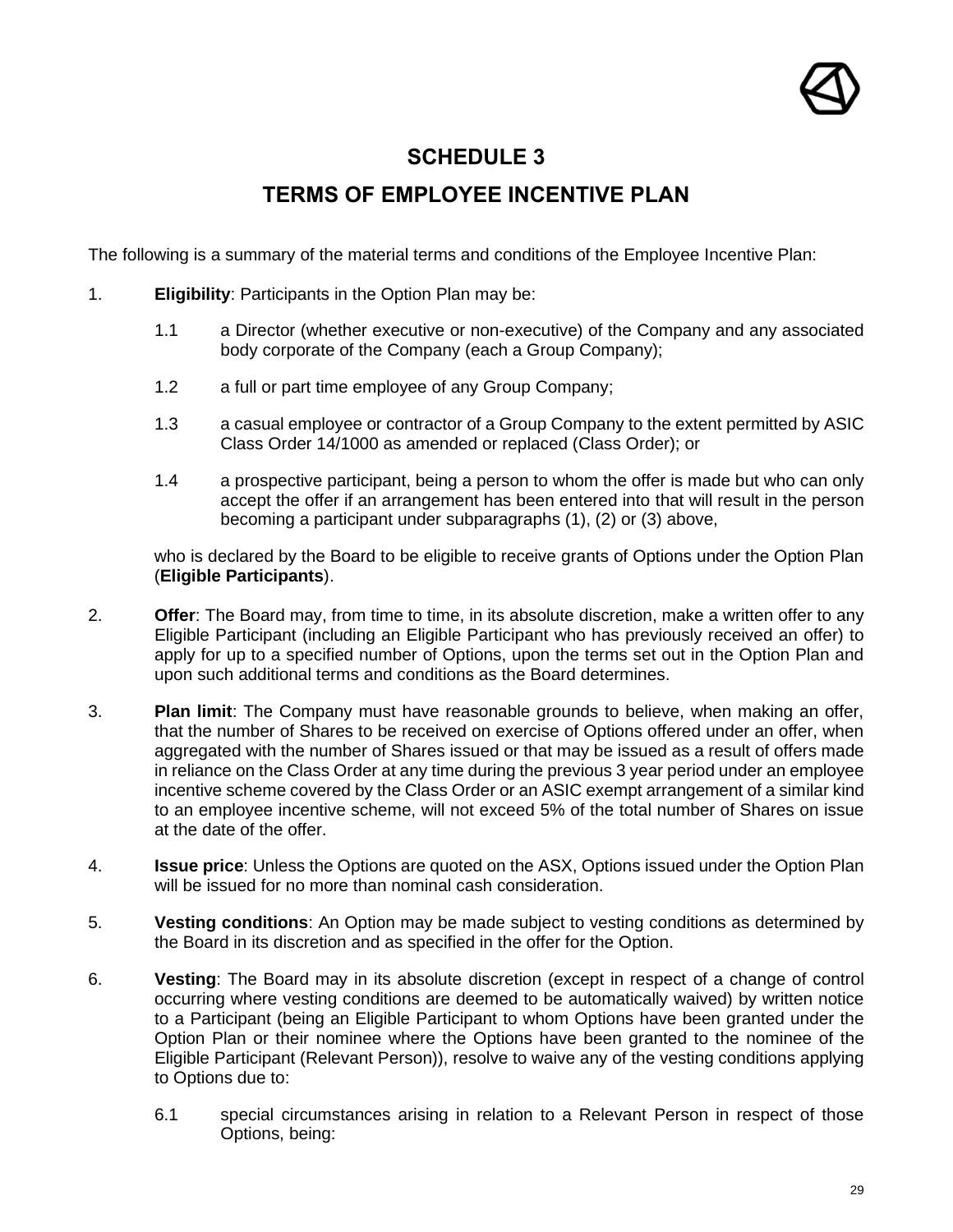

- (a) a Relevant Person ceasing to be an Eligible Participant due to:
	- (i) death or total or permanent disability of a Relevant Person; or
	- (ii) retirement or redundancy of a Relevant Person;
- (b) a Relevant Person suffering severe financial hardship;
- (c) any other circumstance stated to constitute "special circumstances" in the terms of the relevant offer made to and accepted by the participant; or
- (d) any other circumstances determined by the Board at any time (whether before or after the offer) and notified to the Relevant Person in which circumstances may relate to the participant, a class of participant, including the participant or particular circumstances or class of circumstances applying to the participant; or
- 6.2 a change of control occurring; or
- 6.3 the Company passing a resolution for voluntary winding up, or an order is made for the compulsory winding up of the Company.
- 7. **Lapse of an Option**: An Option will lapse upon the earlier to occur of:
	- 7.1 an unauthorised dealing in the Option;
	- 7.2 a vesting condition in relation to the Option is not satisfied by its due date, or becomes incapable of satisfaction, unless the Board exercises its discretion to waive the vesting conditions and vest the Option in the circumstances set out in paragraph vi) or the Board resolves, in its absolute discretion, to allow the unvested Options to remain unvested after the Relevant Person ceases to be an Eligible Participant;
	- 7.3 in respect of unvested Option only, an Eligible Participant ceases to be an Eligible Participant, unless the Board exercises its discretion to vest the Option in th circumstances set out in paragraph (vi) or the Board resolves, in its absolute discretion, to allow the unvested Options to remain unvested after the Relevant Person ceases to be an Eligible Participant;
	- 7.4 in respect of vested Options only, a Relevant Person ceases to be an Eligible Participant and the Option granted in respect of that person is not exercised within one (1) month (or such later date as the Board determines) of the date that person ceases to be an Eligible Participant;
	- 7.5 the Board deems that an Option lapses due to fraud, dishonesty or other improper behaviour of the Eligible Participant;
	- 7.6 the Company undergoes a change of control or a winding up resolution or order is made and the Board does not exercise its discretion to vest the Option; or
	- 7.7 the expiry date of the Option.
- 8. **Shares**: Shares resulting from the exercise of the Options shall, subject to any sale restrictions from the date of issue, rank on equal terms with all other Shares on issue.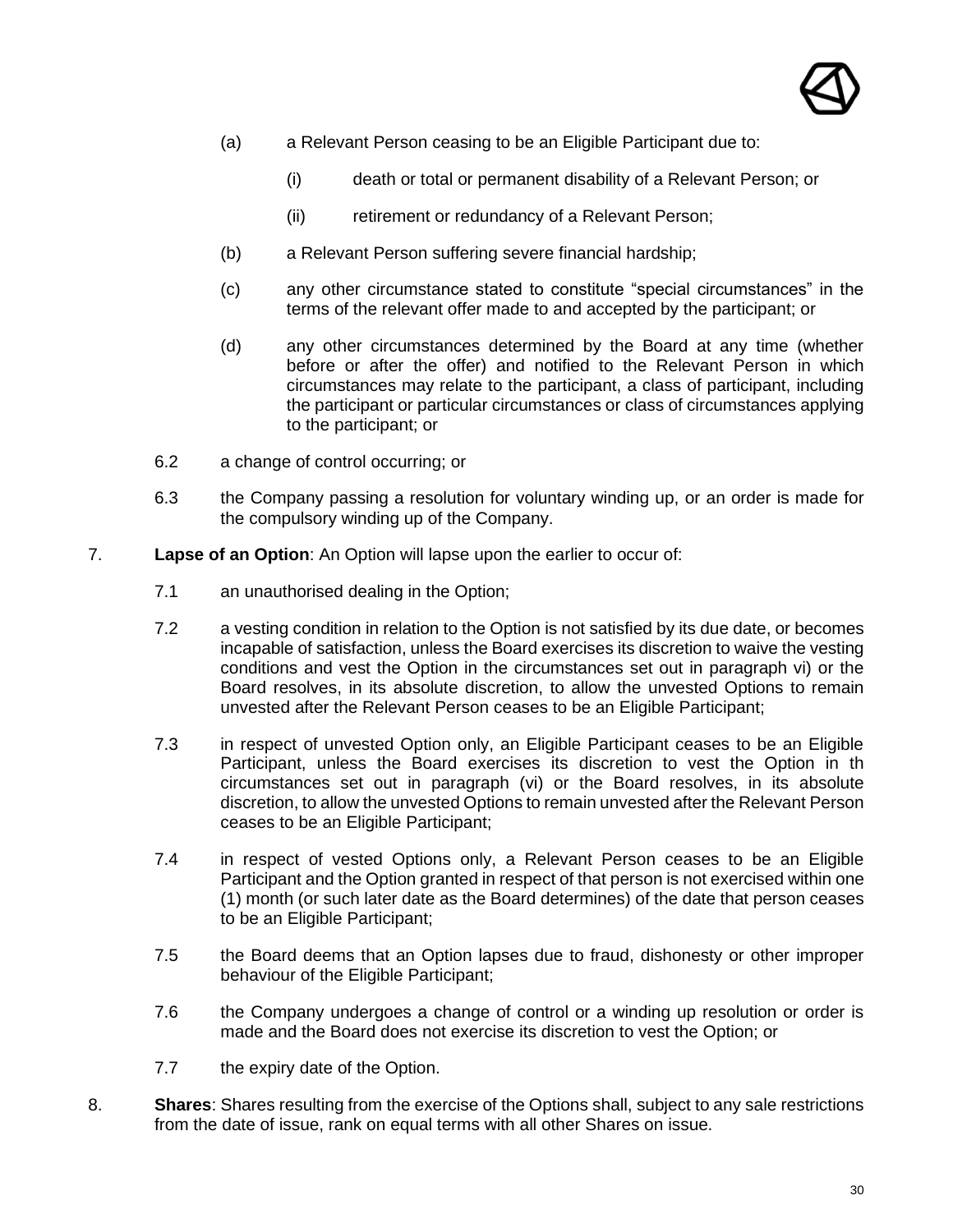

- 9. **Sale restrictions**: The Board may, in its discretion, determine at any time up until exercise of Options, that a restriction period will apply to some or all of the Shares issued to an Eligible Participant (or their eligible nominees) on exercise of those Options up to a maximum of seven (7) years from the grant date of the Options. In addition, the Board may, in its sole discretion, having regard to the circumstances at the time, waive any such restriction period determined.
- 10. **No participation rights**: There are no participating rights or entitlements inherent in the Options and holders will not be entitled to participate in new issues of capital offered to Shareholders during the currency of the Options.
- 11. **Change in exercise price of number of underlying securities**: Unless specified in the offer of the Options and subject to compliance with the ASX Listing Rules, an Option does not confer the right to a change in exercise price or in the number of underlying Shares over which the Option can be exercised.
- 12. **Reorganisation**: If, at any time, the issued capital of the Company is reorganised (including consolidation, subdivision, reduction or return), all rights of a holder of an Option are to be changed in a manner consistent with the Corporations Act and the ASX Listing Rules a the time of the reorganisation.
- 13. **Trust**: The Board may, at any time, establish a trust for the sole purpose of acquiring and holding Shares in respect of which a participant may exercise, or has exercised, vested Options, including for the purpose of enforcing the disposal restrictions and appoint a trustee to act as trustee of the trust. The trustee will hold the Shares as trustee for and on behalf of a Participant as beneficial owner upon the terms of the trust. The Board may at any time amend all or any of the provisions of the Option Plan to affect the establishment of such a trust and the appointment of such a trustee.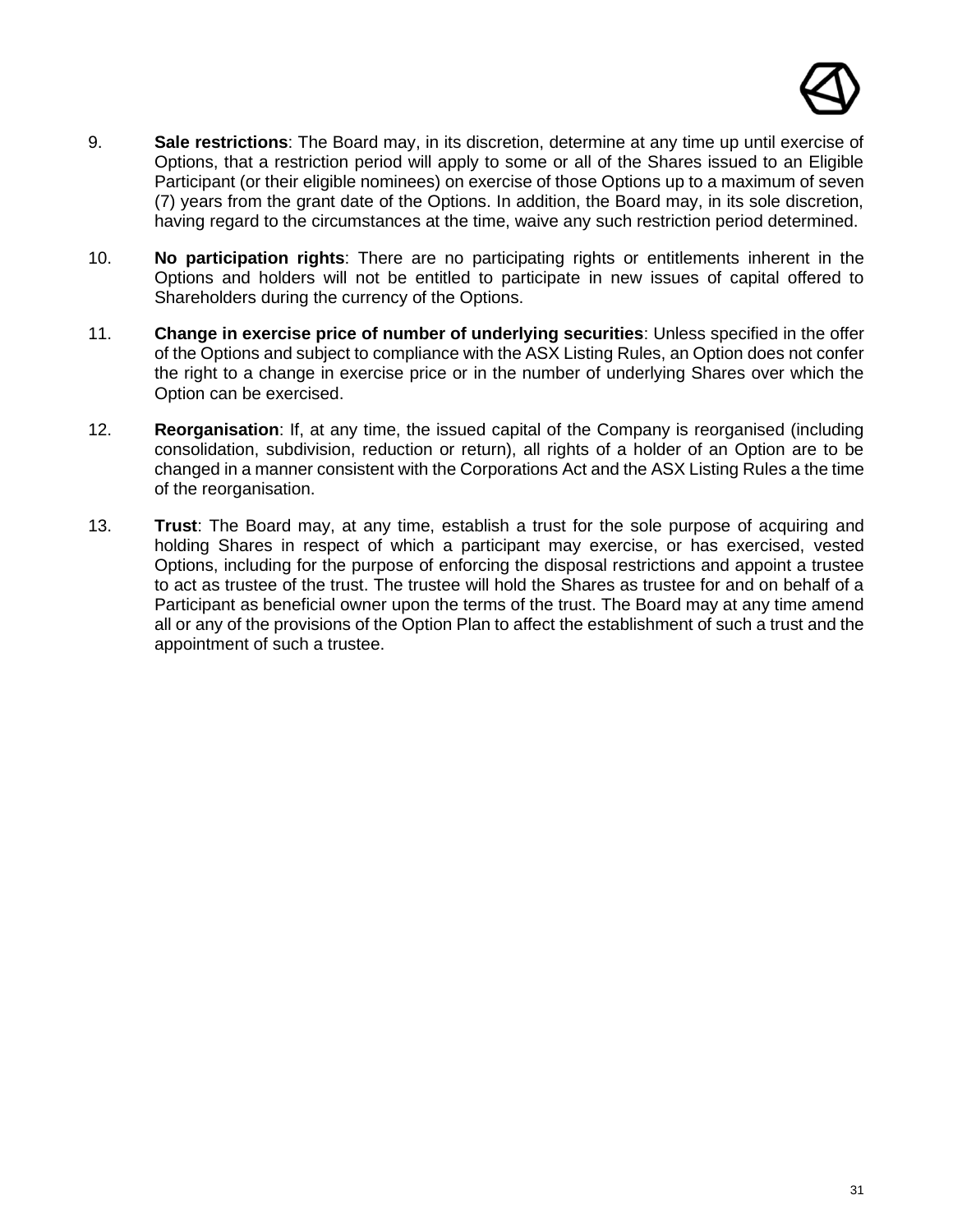

#### **SCHEDULE 4**

## **VALUATION OF DIRECTOR OPTIONS**

#### <span id="page-31-0"></span>**VALUATION OF DIRECTOR OPTIONS**

In order to provide additional information to Shareholders, the Directors have prepared the following valuation of the Director Options.

#### **1. Director Options**

The Director Options have an exercise price of \$0.05 (0.5 cents) and have an expiry date of 3 years from their date of grant. The valuation methodology adopted by the Directors is a Black-Scholes.

Black Scholes – (see assumptions below) = 0.9c cents per Director Options

Assumptions for Black-Scholes valuation:

| Spot price as at close of trade 13/5/2022 | 2.0 <sub>c</sub> |
|-------------------------------------------|------------------|
| Strike price                              | 5.0 <sub>c</sub> |
| Time to expiry                            | 36 months        |
| Volatility                                | 100%             |
| Risk free interest rate                   | 2%               |
| Dividend yield                            | $0\%$            |

Additional notes: Black-Scholes is a theoretical pricing model which is typically more valid for large cap listed companies. Volatility is highly influential variable in this model and volatility for nano-cap stocks like ECT adds little validity to the final price generated from this model and as such, its best to use a blended valuation range to include actual market price, especially where a listed market exists for the securities in question.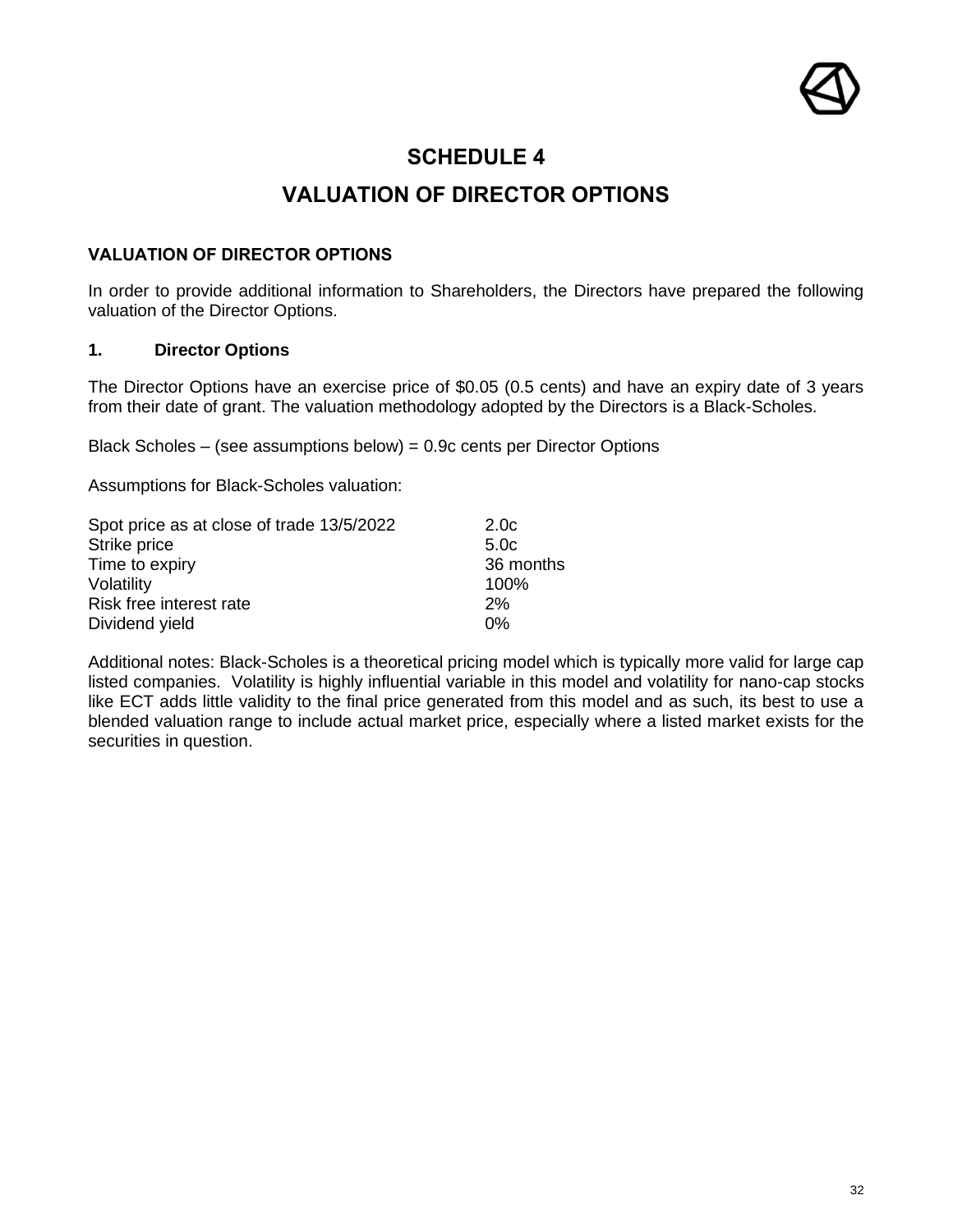

#### Environmental Clean Technologies Limited | ABN 28 009 120 405

# Proxy Voting Form<br>If you are attending the virtual Meeting

 please retain this Proxy Voting Form for online Securityholder registration.

Holder Number:

Your proxy voting instruction must be received by 1.00pm (AEST) on Wednesday, 22<sup>nd</sup> June 2022, being not later than 48 hours before the commencement of the Meeting. Any Proxy Voting instructions received after that time will not be valid for the scheduled Meeting.

#### SUBMIT YOUR PROXY

## Complete the form overleaf in accordance with the instructions set out below.

#### YOUR NAME AND ADDRESS

The name and address shown above is as it appears on the Company's share register. If this information is incorrect, and you have an Issuer Sponsored holding, you can update your address through the investor portal: https://investor.automic.com.au/#/home Shareholders sponsored by a broker should advise their broker of any changes.

#### STEP 1 – APPOINT A PROXY

If you wish to appoint someone other than the Chair of the Meeting as your proxy, please write the name of that Individual or body corporate. A proxy need not be a Shareholder of the Company. Otherwise, if you leave this box blank, the Chair of the Meeting will be appointed as your proxy by default.

#### DEFAULT TO THE CHAIR OF THE MEETING

Any directed proxies that are not voted on a poll at the Meeting will default to the Chair of the Meeting, who is required to vote these proxies as directed. Any undirected proxies that default to the Chair of the Meeting will be voted according to the instructions set out in this Proxy Voting Form, including where the Resolutions are connected directly or indirectly with the remuneration of KMP.

#### STEP 2 - VOTES ON ITEMS OF BUSINESS

You may direct your proxy how to vote by marking one of the boxes opposite each item of business. All your shares will be voted in accordance with such a direction unless you indicate only a portion of voting rights are to be voted on any item by inserting the percentage or number of shares you wish to vote in the appropriate box or boxes. If you do not mark any of the boxes on the items of business, your proxy may vote as he or she chooses. If you mark more than one box on an item your vote on that item will be invalid.

#### APPOINTMENT OF SECOND PROXY

You may appoint up to two proxies. If you appoint two proxies, you should complete two separate Proxy Voting Forms and specify the percentage or number each proxy may exercise. If you do not specify a percentage or number, each proxy may exercise half the votes. You must return both Proxy Voting Forms together. If you require an additional Proxy Voting Form, contact Automic Registry Services.

#### SIGNING INSTRUCTIONS

Individual: Where the holding is in one name, the Shareholder must sign.

Joint holding: Where the holding is in more than one name, all Shareholders should sign.

Power of attorney: If you have not already lodged the power of attorney with the registry, please attach a certified photocopy of the power of attorney to this Proxy Voting Form when you return it.

Companies: To be signed in accordance with your Constitution. Please sign in the appropriate box which indicates the office held by you.

Email Address: Please provide your email address in the space provided.

#### By providing your email address, you elect to receive all communications despatched by the Company electronically (where legally permissible) such as a Notice of Meeting, Proxy Voting Form and Annual Report via email.

#### CORPORATE REPRESENTATIVES

If a representative of the corporation is to attend the Meeting the appropriate 'Appointment of Corporate Representative' should be produced prior to admission. A form may be obtained from the Company's share registry online at https://automic.com.au.

 $\mathsf{L}$  +  $\mathsf{+}$ 

#### Lodging your Proxy Voting Form:

#### Online:

Use your computer or smartphone to appoint a proxy at

#### [https://investor.automic.com.au/#/logi](https://investor.automic.com.au/#/loginsah) [nsah](https://investor.automic.com.au/#/loginsah)

or scan the QR code below using your smartphone

Login & Click on 'Meetings'. Use the Holder Number as shown at the top of this Proxy Voting Form. 回波双回

#### **BY MAIL:**

Automic GPO Box 5193 Sydney NSW 2001

#### **IN PERSON:**

Automic Level 5, 126 Phillip Street Sydney NSW 2000

**BY EMAIL:**

[meetings@automicgroup.com.au](mailto:meetings@automicgroup.com.au)

**BY FACSIMILE:** +61 2 8583 3040

#### **All enquiries to Automic:**

#### **PHONE:**

1300 288 664 (Within Australia) +61 2 9698 5414 (Overseas)